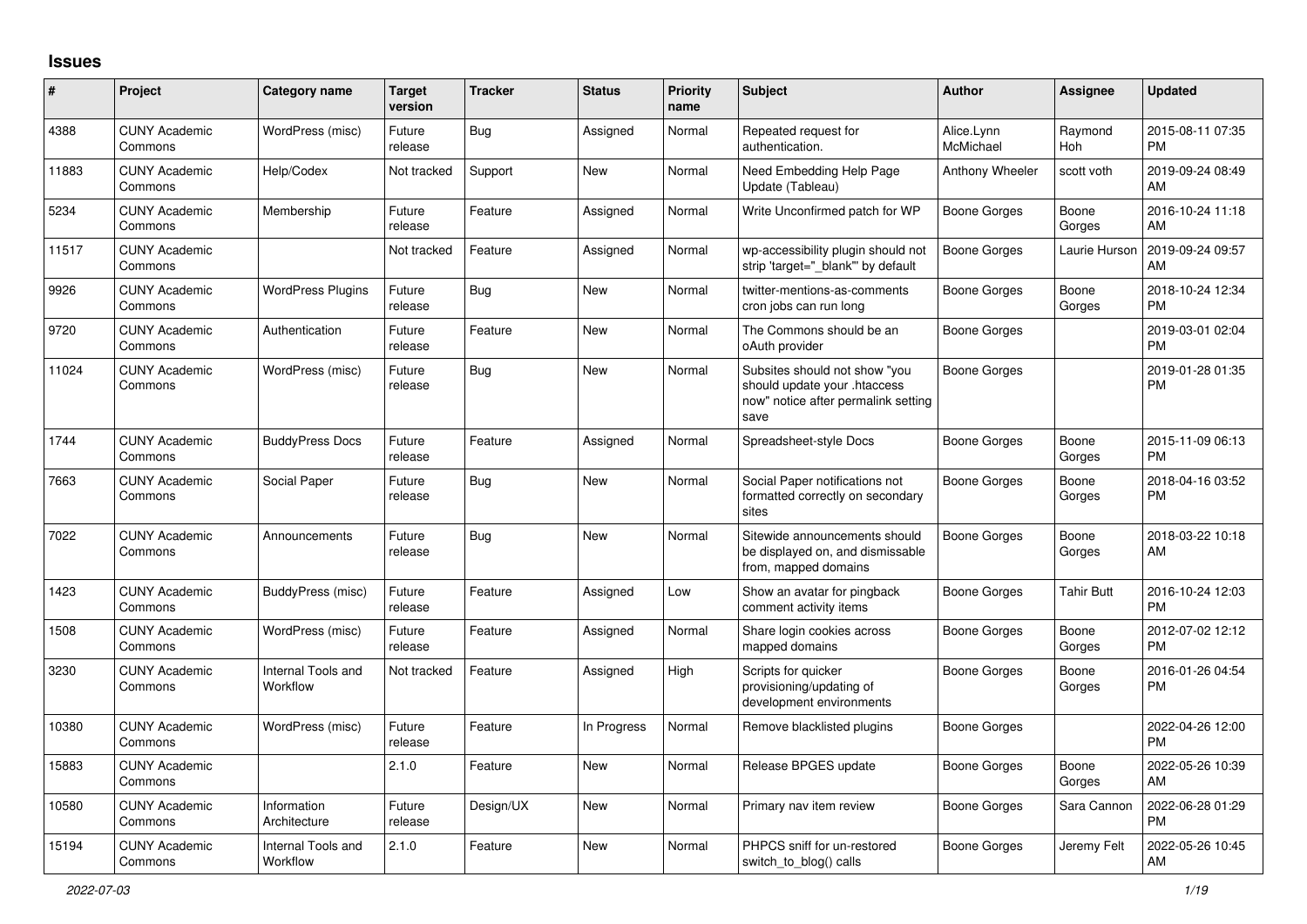| #     | <b>Project</b>                  | Category name                  | <b>Target</b><br>version | <b>Tracker</b> | <b>Status</b> | Priority<br>name | <b>Subject</b>                                                                    | <b>Author</b> | Assignee            | <b>Updated</b>                |
|-------|---------------------------------|--------------------------------|--------------------------|----------------|---------------|------------------|-----------------------------------------------------------------------------------|---------------|---------------------|-------------------------------|
| 3002  | <b>CUNY Academic</b><br>Commons | Search                         | Future<br>release        | Feature        | Assigned      | Normal           | Overhaul CAC search by using<br>external search appliance                         | Boone Gorges  | Boone<br>Gorges     | 2020-07-15 03:05<br><b>PM</b> |
| 12436 | <b>CUNY Academic</b><br>Commons |                                | Not tracked              | <b>Bug</b>     | Assigned      | Normal           | Nightly system downtime                                                           | Boone Gorges  |                     | 2020-08-01 09:30<br>AM        |
| 3580  | <b>CUNY Academic</b><br>Commons | Group Blogs                    | Future<br>release        | Feature        | <b>New</b>    | Normal           | Multiple blogs per group                                                          | Boone Gorges  | Boone<br>Gorges     | 2018-02-20 02:02<br><b>PM</b> |
| 11392 | <b>CUNY Academic</b><br>Commons |                                | Future<br>release        | Bug            | <b>New</b>    | Normal           | Migrate users away from<br><b>StatPress</b>                                       | Boone Gorges  |                     | 2019-04-23 03:53<br><b>PM</b> |
| 13891 | <b>CUNY Academic</b><br>Commons | Internal Tools and<br>Workflow | 2.1.0                    | Feature        | New           | Normal           | Migrate automated linting to<br>GitHub Actions                                    | Boone Gorges  | Jeremy Felt         | 2022-06-29 11:13<br>AM        |
| 10794 | <b>CUNY Academic</b><br>Commons | Performance                    | Not tracked              | Bug            | New           | Normal           | Memcached connection<br>occasionally breaks                                       | Boone Gorges  | Boone<br>Gorges     | 2018-12-06 03:30<br><b>PM</b> |
| 1983  | <b>CUNY Academic</b><br>Commons | Home Page                      | Future<br>release        | Feature        | Assigned      | Low              | Media Library integration with<br>Featured Content plugin                         | Boone Gorges  | Dominic<br>Giglio   | 2014-03-17 10:34<br>AM        |
| 1422  | <b>CUNY Academic</b><br>Commons | <b>BuddyPress Docs</b>         | Future<br>release        | Feature        | Assigned      | Normal           | Make "created Doc" activity icons<br>non-mini                                     | Boone Gorges  | Boone<br>Gorges     | 2015-11-09 05:48<br><b>PM</b> |
| 13048 | <b>CUNY Academic</b><br>Commons | Shortcodes and<br>embeds       | Future<br>release        | Feature        | New           | Normal           | Jupyter Notebooks support                                                         | Boone Gorges  |                     | 2020-07-14 11:46<br>AM        |
| 13358 | <b>CUNY Academic</b><br>Commons | Group Forums                   | Future<br>release        | Feature        | <b>New</b>    | Normal           | Improved UI for group forum<br>threading settings                                 | Boone Gorges  | Raymond<br>Hoh      | 2021-11-19 12:27<br><b>PM</b> |
| 11834 | <b>CUNY Academic</b><br>Commons | <b>Group Files</b>             | Future<br>release        | Feature        | New           | Normal           | Improved tools for managing<br>group file folders                                 | Boone Gorges  | Sonja Leix          | 2019-09-06 03:55<br><b>PM</b> |
| 12091 | <b>CUNY Academic</b><br>Commons | <b>Group Files</b>             | Future<br>release        | Feature        | New           | Normal           | Improved pre-upload file validation<br>for bp-group-documents                     | Boone Gorges  | Boone<br>Gorges     | 2019-11-14 01:21<br><b>PM</b> |
| 12042 | <b>CUNY Academic</b><br>Commons | <b>Email Notifications</b>     | Future<br>release        | Feature        | <b>New</b>    | Normal           | Improved error logging for BPGES<br>send queue                                    | Boone Gorges  | Boone<br>Gorges     | 2021-11-19 12:25<br><b>PM</b> |
| 2832  | <b>CUNY Academic</b><br>Commons | Public Portfolio               | Future<br>release        | Feature        | Assigned      | Normal           | Improve interface for (not)<br>auto-linking profile fields                        | Boone Gorges  | Chris Stein         | 2015-01-05 08:52<br><b>PM</b> |
| 3048  | <b>CUNY Academic</b><br>Commons | <b>Public Portfolio</b>        | Future<br>release        | Feature        | New           | Low              | Images for rich text profile fields                                               | Boone Gorges  | Boone<br>Gorges     | 2014-02-19 12:56<br><b>PM</b> |
| 308   | <b>CUNY Academic</b><br>Commons | Registration                   | Future<br>release        | Feature        | <b>New</b>    | Normal           | Group recommendations for<br>signup process                                       | Boone Gorges  | Samantha<br>Raddatz | 2015-11-09 05:07<br><b>PM</b> |
| 4481  | <b>CUNY Academic</b><br>Commons | Events                         | Future<br>release        | Feature        | New           | Normal           | Group admins/mods should have<br>the ability to unlink an event from<br>the group | Boone Gorges  | Boone<br>Gorges     | 2017-04-24 03:53<br><b>PM</b> |
| 14987 | <b>CUNY Academic</b><br>Commons | <b>WordPress Plugins</b>       | Future<br>release        | Bug            | <b>New</b>    | Normal           | Elementor update causes<br>database freeze-up                                     | Boone Gorges  | Boone<br>Gorges     | 2021-11-29 12:02<br><b>PM</b> |
| 16092 | <b>CUNY Academic</b><br>Commons |                                | Future<br>release        | Feature        | Hold          | Normal           | Don't show main site in Site<br>search results                                    | Boone Gorges  | Boone<br>Gorges     | 2022-05-17 03:12<br><b>PM</b> |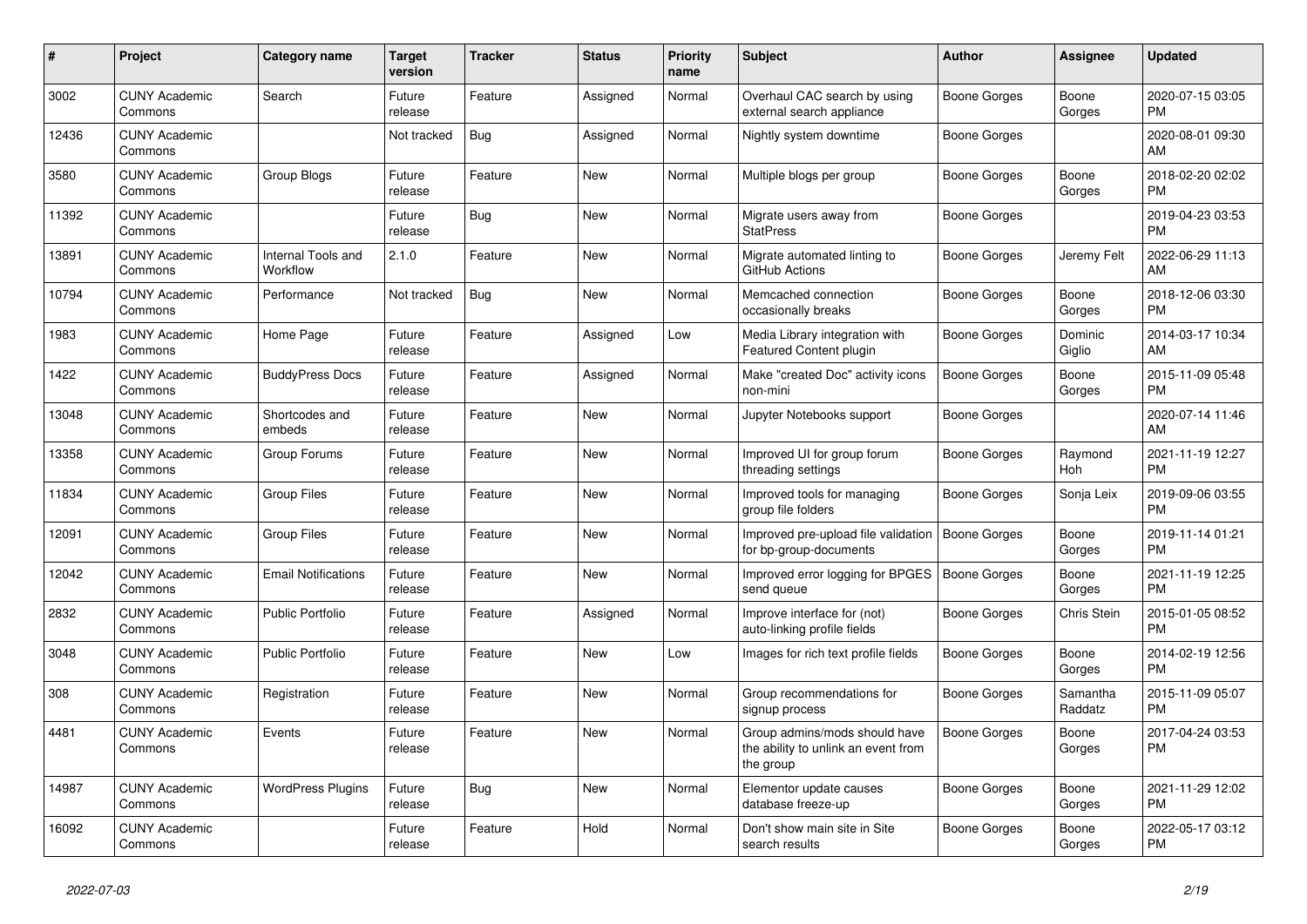| #     | <b>Project</b>                  | Category name            | Target<br>version | <b>Tracker</b> | <b>Status</b>        | Priority<br>name | <b>Subject</b>                                                                             | <b>Author</b>       | Assignee        | <b>Updated</b>                |
|-------|---------------------------------|--------------------------|-------------------|----------------|----------------------|------------------|--------------------------------------------------------------------------------------------|---------------------|-----------------|-------------------------------|
| 3192  | <b>CUNY Academic</b><br>Commons | Group Forums             | Future<br>release | Feature        | Assigned             | Normal           | Customizable forum views for<br>bbPress 2.x group forums                                   | Boone Gorges        | Raymond<br>Hoh  | 2015-11-09 12:47<br><b>PM</b> |
| 13331 | <b>CUNY Academic</b><br>Commons | Site cloning             | Future<br>release | Bug            | New                  | Normal           | Combine Site Template and Clone<br>operations                                              | Boone Gorges        | Jeremy Felt     | 2021-11-19 12:39<br><b>PM</b> |
| 14184 | <b>CUNY Academic</b><br>Commons | <b>Public Portfolio</b>  | Future<br>release | Feature        | <b>New</b>           | Normal           | Centralized mechanism for storing<br>Campus affiliations                                   | Boone Gorges        | Boone<br>Gorges | 2022-01-04 11:35<br><b>AM</b> |
| 1417  | <b>CUNY Academic</b><br>Commons | <b>BuddyPress Docs</b>   | Future<br>release | Feature        | Assigned             | Low              | <b>Bulk actions for BuddyPress Docs</b>                                                    | <b>Boone Gorges</b> | Boone<br>Gorges | 2016-10-17 10:41<br><b>PM</b> |
| 618   | <b>CUNY Academic</b><br>Commons | <b>BuddyPress Docs</b>   | Future<br>release | Feature        | Assigned             | Normal           | BuddyPress Docs: export formats                                                            | Boone Gorges        | Boone<br>Gorges | 2015-11-09 05:38<br><b>PM</b> |
| 6749  | <b>CUNY Academic</b><br>Commons | Events                   | Future<br>release | Bug            | New                  | Low              | BPEO iCal request can trigger<br>very large number of DB queries                           | Boone Gorges        | Raymond<br>Hoh  | 2016-11-15 10:09<br><b>PM</b> |
| 12911 | <b>CUNY Academic</b><br>Commons |                          | Not tracked       | Feature        | <b>New</b>           | Normal           | Block access to xmlrpc.php based<br>on User-Agent                                          | <b>Boone Gorges</b> | Boone<br>Gorges | 2020-06-09 05:12<br><b>PM</b> |
| 1166  | <b>CUNY Academic</b><br>Commons | <b>Email Invitations</b> | Future<br>release | Feature        | <b>New</b>           | Low              | Better organizational tools for Sent<br><b>Invites</b>                                     | Boone Gorges        | Boone<br>Gorges | 2015-11-09 06:02<br>PM        |
| 14309 | <b>CUNY Academic</b><br>Commons | Group Library            | Future<br>release | Feature        | <b>New</b>           | Normal           | Better handling of<br>bp_group_document file download<br>attempts when file is not present | Boone Gorges        | Boone<br>Gorges | 2021-11-19 12:28<br><b>PM</b> |
| 3193  | <b>CUNY Academic</b><br>Commons | Group Forums             | Future<br>release | Feature        | Assigned             | Normal           | bbPress 2.x dynamic roles and<br><b>RBE</b>                                                | Boone Gorges        | Boone<br>Gorges | 2014-09-30 01:30<br><b>PM</b> |
| 13466 | <b>CUNY Academic</b><br>Commons | Cavalcade                | Future<br>release | Feature        | New                  | Normal           | Automated cleanup for duplicate<br>Cavalcade tasks                                         | Boone Gorges        | Boone<br>Gorges | 2020-10-13 05:24<br><b>PM</b> |
| 5489  | <b>CUNY Academic</b><br>Commons | Social Paper             | Future<br>release | Feature        | New                  | Normal           | Asc/desc sorting for Social Paper<br>directories                                           | Boone Gorges        |                 | 2016-04-21 10:06<br><b>PM</b> |
| 6332  | <b>CUNY Academic</b><br>Commons | WordPress (misc)         | Future<br>release | Feature        | <b>New</b>           | Normal           | Allow uploaded files to be marked<br>as private in an ad hoc way                           | Boone Gorges        |                 | 2016-10-17 11:41<br><b>PM</b> |
| 1165  | <b>CUNY Academic</b><br>Commons | Email Invitations        | Future<br>release | Feature        | Assigned             | Low              | Allow saved lists of invitees under<br>Send Invites                                        | Boone Gorges        | Boone<br>Gorges | 2015-11-09 06:03<br><b>PM</b> |
| 13835 | <b>CUNY Academic</b><br>Commons | WordPress (misc)         | Future<br>release | Feature        | New                  | Normal           | Allow OneSearch widget to have<br>'CUNY' as campus                                         | Boone Gorges        | Boone<br>Gorges | 2021-11-19 12:39<br><b>PM</b> |
| 4635  | <b>CUNY Academic</b><br>Commons | Authentication           | Future<br>release | Feature        | New                  | Normal           | Allow non-WP authentication                                                                | Boone Gorges        | Sonja Leix      | 2019-03-01 02:05<br><b>PM</b> |
| 1167  | <b>CUNY Academic</b><br>Commons | <b>Email Invitations</b> | Future<br>release | Feature        | <b>New</b>           | Low              | Allow email invitations to be resent                                                       | Boone Gorges        | Boone<br>Gorges | 2015-11-12 12:53<br>AM        |
| 11945 | <b>CUNY Academic</b><br>Commons | Reckoning                | Future<br>release | Feature        | Reporter<br>Feedback | Normal           | Add Comments bubble to<br>Reckoning views                                                  | Boone Gorges        | Boone<br>Gorges | 2019-11-12 05:14<br><b>PM</b> |
| 5488  | <b>CUNY Academic</b><br>Commons | Social Paper             | Future<br>release | Bug            | <b>New</b>           | Normal           | Add a "last edited by" field to<br>Social Paper group directories                          | Boone Gorges        |                 | 2016-04-21 10:05<br><b>PM</b> |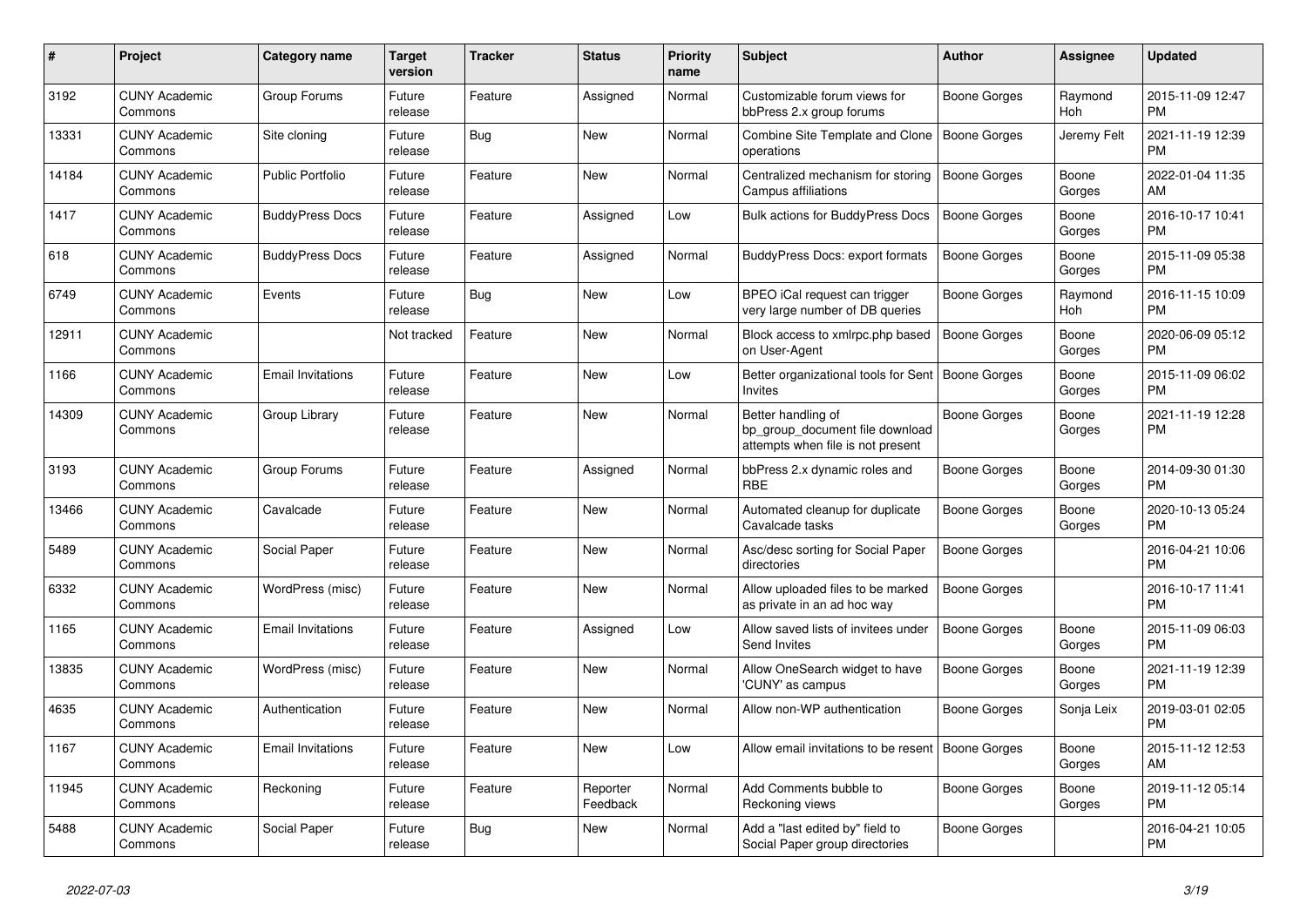| #     | Project                                                          | <b>Category name</b>     | <b>Target</b><br>version | <b>Tracker</b> | <b>Status</b>        | <b>Priority</b><br>name | <b>Subject</b>                                                   | <b>Author</b>      | Assignee            | <b>Updated</b>                |
|-------|------------------------------------------------------------------|--------------------------|--------------------------|----------------|----------------------|-------------------------|------------------------------------------------------------------|--------------------|---------------------|-------------------------------|
| 3330  | <b>CUNY Academic</b><br>Commons                                  | My Commons               | Future<br>release        | Feature        | Assigned             | Normal                  | "Commons Information" tool                                       | Boone Gorges       | Chris Stein         | 2014-09-22 08:46<br><b>PM</b> |
| 1460  | <b>CUNY Academic</b><br>Commons                                  | Analytics                | Future<br>release        | Feature        | Assigned             | Normal                  | <b>Update System Report</b>                                      | <b>Brian Foote</b> | Boone<br>Gorges     | 2015-11-09 06:13<br><b>PM</b> |
| 2666  | <b>CUNY Academic</b><br>Commons                                  | About page               | Not tracked              | Documentation  | Assigned             | Normal                  | Update About Text                                                | Chris Stein        | Luke Waltzer        | 2016-03-04 11:19<br>AM        |
| 860   | <b>CUNY Academic</b><br>Commons                                  | Design                   | Future<br>release        | Design/UX      | Assigned             | Normal                  | <b>Standardize Button Treatment</b><br><b>Across the Commons</b> | Chris Stein        | Chris Stein         | 2014-05-01 09:45<br>AM        |
| 2881  | <b>CUNY Academic</b><br>Commons                                  | <b>Public Portfolio</b>  | Future<br>release        | Feature        | Assigned             | Normal                  | Redesign the UX for Profiles                                     | Chris Stein        | Chris Stein         | 2016-10-13 12:45<br><b>PM</b> |
| 3565  | <b>CUNY Academic</b><br>Commons                                  | My Commons               | Not tracked              | Documentation  | New                  | Normal                  | Load Newest inconsistencies                                      | Chris Stein        | scott voth          | 2015-11-09 01:16<br><b>PM</b> |
| 3059  | <b>CUNY Academic</b><br>Commons                                  | Group Forums             | Future<br>release        | Design/UX      | <b>New</b>           | Normal                  | Forum Post Permissable Content<br><b>Explanatory Text</b>        | Chris Stein        | Chris Stein         | 2015-04-02 11:27<br>AM        |
| 13370 | <b>CUNY Academic</b><br>Commons                                  | Group Library            | Future<br>release        | Feature        | <b>New</b>           | Normal                  | Library bulk deletion and folder<br>editing                      | Colin McDonald     | Boone<br>Gorges     | 2020-10-13 10:41<br>AM        |
| 15210 | <b>CUNY Academic</b><br>Commons                                  | Analytics                | Not tracked              | Design/UX      | <b>New</b>           | Normal                  | Google Analytics improvements                                    | Colin McDonald     | Boone<br>Gorges     | 2022-05-24 10:47<br>AM        |
| 13199 | <b>CUNY Academic</b><br>Commons                                  | Group Forums             | Future<br>release        | Feature        | <b>New</b>           | Normal                  | Favoring Groups over bbPress<br>plugin                           | Colin McDonald     | Colin<br>McDonald   | 2021-11-19 12:28<br><b>PM</b> |
| 9729  | <b>CUNY Academic</b><br>Commons                                  | <b>SEO</b>               | Not tracked              | Support        | <b>New</b>           | Normal                  | 503 Errors showing on<br>newlaborforum.cuny.edu                  | Diane Krauthamer   | Raymond<br>Hoh      | 2018-05-22 04:48<br><b>PM</b> |
| 3615  | <b>CUNY Academic</b><br>Commons                                  | Redmine                  | Not tracked              | Feature        | New                  | Low                     | Create Redmine issues via email                                  | Dominic Giglio     | Boone<br>Gorges     | 2017-11-16 11:36<br>AM        |
| 11968 | JustPublics@365<br>MediaCamp                                     |                          |                          | Feature        | New                  | Normal                  | Nanoscience Retractable Display<br>Unit                          | Donald Cherry      | Bonnie<br>Eissner   | 2021-02-19 08:50<br>AM        |
| 12062 | AD/O365 Transition<br>from NonMatric to<br>Matriculated Students |                          |                          | Feature        | In Progress          | Normal                  | create solution and console<br>project                           | Emilio Rodriguez   | Emilio<br>Rodriguez | 2019-11-12 03:56<br><b>PM</b> |
| 13457 | <b>CUNY Academic</b><br>Commons                                  | Group Forums             | 2.0.3                    | <b>Bug</b>     | <b>New</b>           | High                    | Forum post not sending<br>notifications                          | Filipa Calado      | Raymond<br>Hoh      | 2022-06-29 11:32<br>AM        |
| 11545 | <b>CUNY Academic</b><br>Commons                                  | <b>WordPress Plugins</b> | Not tracked              | Support        | <b>New</b>           | Normal                  | Twitter searches in WordPress                                    | Gina Cherry        | Matt Gold           | 2019-09-23 01:03<br><b>PM</b> |
| 14842 | <b>CUNY Academic</b><br>Commons                                  |                          | Not tracked              | Support        | Reporter<br>Feedback | Normal                  | Question about widgets and block<br>editor                       | Gina Cherry        |                     | 2021-10-06 03:01<br><b>PM</b> |
| 12004 | <b>CUNY Academic</b><br>Commons                                  |                          | Not tracked              | Support        | Reporter<br>Feedback | Normal                  | Notifications for spam blog<br>comments                          | Gina Cherry        | Raymond<br>Hoh      | 2019-11-01 12:05<br><b>PM</b> |
| 11649 | <b>CUNY Academic</b><br>Commons                                  | <b>WordPress Plugins</b> | 2.0.3                    | <b>Bug</b>     | In Progress          | Normal                  | CC license displayed on every<br>page                            | Gina Cherry        | Raymond<br>Hoh      | 2022-06-29 11:32<br>AM        |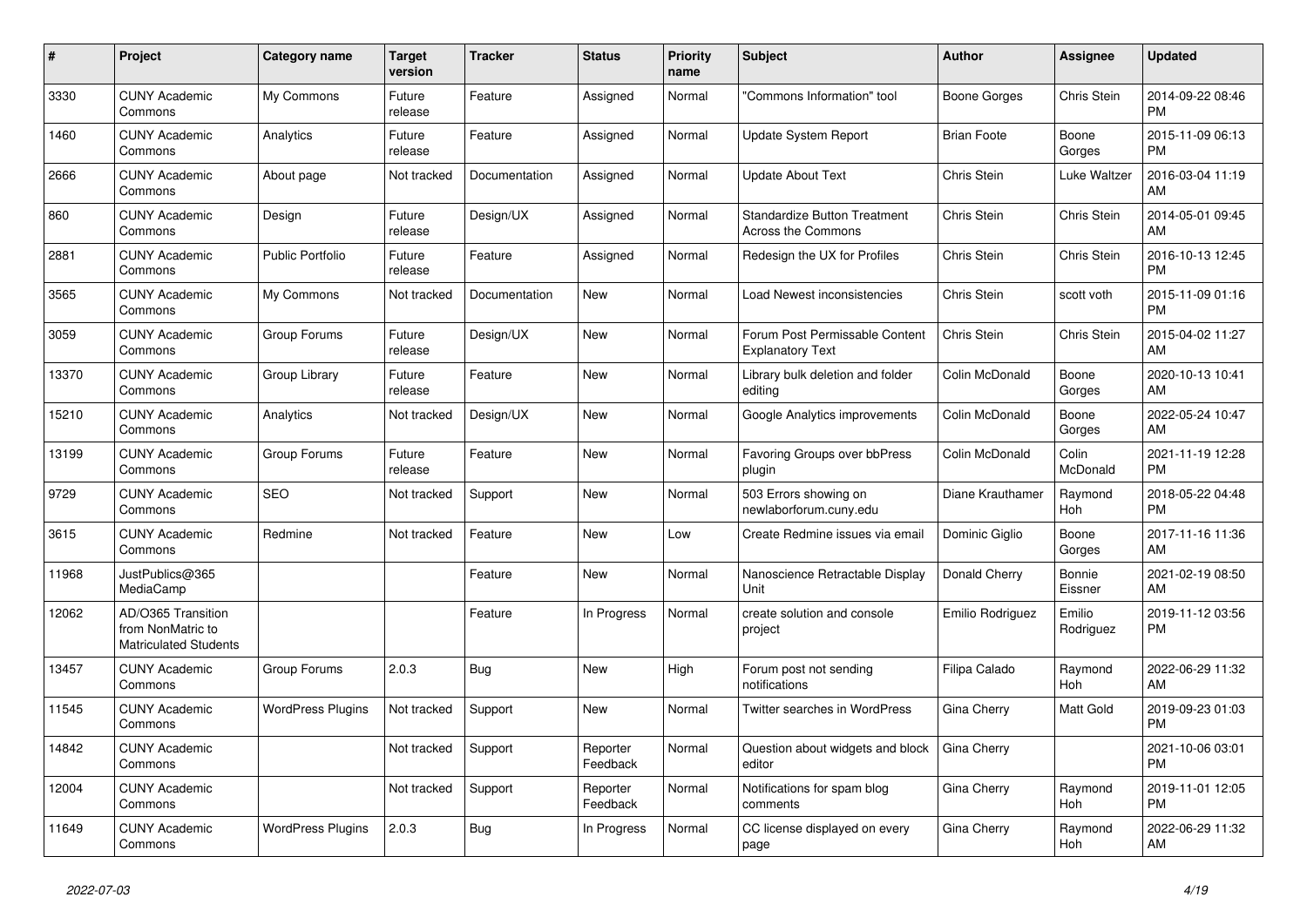| $\pmb{\#}$ | Project                         | <b>Category name</b>     | <b>Target</b><br>version | <b>Tracker</b> | <b>Status</b>        | Priority<br>name | <b>Subject</b>                                                               | <b>Author</b> | Assignee            | <b>Updated</b>                |
|------------|---------------------------------|--------------------------|--------------------------|----------------|----------------------|------------------|------------------------------------------------------------------------------|---------------|---------------------|-------------------------------|
| 3473       | <b>CUNY Academic</b><br>Commons | <b>User Experience</b>   | Future<br>release        | Feature        | Assigned             | Normal           | Commons profile: Add help info<br>about "Positions" replacing "title"        | Keith Miyake  | Samantha<br>Raddatz | 2015-11-09 02:28<br><b>PM</b> |
| 6755       | <b>CUNY Academic</b><br>Commons | WordPress (misc)         | Future<br>release        | Bug            | New                  | Normal           | Cannot Deactivate Plugin                                                     | Laura Kane    |                     | 2016-11-16 01:12<br><b>PM</b> |
| 14538      | <b>CUNY Academic</b><br>Commons |                          | Not tracked              | Support        | Reporter<br>Feedback | Normal           | <b>Weebly To Commons</b>                                                     | Laurie Hurson |                     | 2021-09-14 10:47<br>AM        |
| 11843      | <b>CUNY Academic</b><br>Commons | WordPress (misc)         | Future<br>release        | Design/UX      | <b>New</b>           | Normal           | Tweaking the Gutenberg Editor<br>Interface                                   | Laurie Hurson |                     | 2022-04-26 12:00<br><b>PM</b> |
| 12446      | <b>CUNY Academic</b><br>Commons | Groups (misc)            | Future<br>release        | Feature        | Reporter<br>Feedback | Normal           | Toggle default site to group forum<br>posting                                | Laurie Hurson | Laurie Hurson       | 2020-03-10 11:57<br>AM        |
| 12438      | <b>CUNY Academic</b><br>Commons | Courses                  | Not tracked              | Bug            | New                  | Normal           | Site appearing twice                                                         | Laurie Hurson | Boone<br>Gorges     | 2020-02-18 01:34<br><b>PM</b> |
| 12328      | <b>CUNY Academic</b><br>Commons |                          | Not tracked              | Support        | <b>New</b>           | Normal           | Sign up Code for Non-CUNY<br>Faculty                                         | Laurie Hurson |                     | 2020-01-28 10:25<br>AM        |
| 12484      | <b>CUNY Academic</b><br>Commons |                          | Not tracked              | Support        | Reporter<br>Feedback | Normal           | Sign up Code for COIL Course<br>starting in March                            | Laurie Hurson | Matt Gold           | 2020-03-02 02:26<br><b>PM</b> |
| 16199      | <b>CUNY Academic</b><br>Commons | <b>Directories</b>       | 2.0.3                    | Bug            | New                  | Normal           | Removed "Semester" Filter from<br><b>Courses Directory</b>                   | Laurie Hurson | Boone<br>Gorges     | 2022-06-29 11:32<br>AM        |
| 14475      | <b>CUNY Academic</b><br>Commons |                          | Not tracked              | Publicity      | <b>New</b>           | Normal           | <b>OER Showcase Page</b>                                                     | Laurie Hurson | Laurie Hurson       | 2021-09-14 10:46<br>AM        |
| 15757      | <b>CUNY Academic</b><br>Commons |                          |                          | Bug            | <b>New</b>           | Normal           | Members # do not match                                                       | Laurie Hurson |                     | 2022-03-30 04:52<br><b>PM</b> |
| 11131      | <b>CUNY Academic</b><br>Commons |                          | Future<br>release        | Feature        | Reporter<br>Feedback | Normal           | Image Annotation Plugins                                                     | Laurie Hurson |                     | 2019-02-26 11:33<br>AM        |
| 11879      | <b>CUNY Academic</b><br>Commons |                          | Not tracked              | Bug            | <b>New</b>           | Normal           | Hypothesis comments appearing<br>on multiple, different pdfs across<br>blogs | Laurie Hurson | Laurie Hurson       | 2019-09-19 02:39<br><b>PM</b> |
| 13650      | <b>CUNY Academic</b><br>Commons | Group Library            | Future<br>release        | Feature        | New                  | Normal           | Forum Attachments in Group<br>Library                                        | Laurie Hurson |                     | 2021-11-19 12:30<br><b>PM</b> |
| 12121      | <b>CUNY Academic</b><br>Commons | <b>WordPress Plugins</b> | 2.0.3                    | Feature        | Reporter<br>Feedback | Normal           | Embedding H5P Iframes on<br><b>Commons Site</b>                              | Laurie Hurson | Boone<br>Gorges     | 2022-06-29 11:32<br>AM        |
| 9289       | <b>CUNY Academic</b><br>Commons | <b>WordPress Plugins</b> | Future<br>release        | <b>Bug</b>     | Reporter<br>Feedback | Normal           | Email Users Plugin                                                           | Laurie Hurson | Boone<br>Gorges     | 2018-10-24 12:34<br><b>PM</b> |
| 14940      | <b>CUNY Academic</b><br>Commons |                          |                          | Bug            | New                  | Normal           | Discrepancy between Commons<br>profile "sites" and actual # of sites         | Laurie Hurson |                     | 2021-11-08 11:09<br>AM        |
| 14787      | <b>CUNY Academic</b><br>Commons | Plugin Packages          | Future<br>release        | Feature        | <b>New</b>           | Normal           | Creating a "Design" plugin<br>package                                        | Laurie Hurson | scott voth          | 2022-04-27 04:56<br><b>PM</b> |
| 14936      | <b>CUNY Academic</b><br>Commons |                          |                          | Bug            | <b>New</b>           | Normal           | Commons websites blocked by<br>SPS campus network                            | Laurie Hurson |                     | 2021-11-03 03:57<br><b>PM</b> |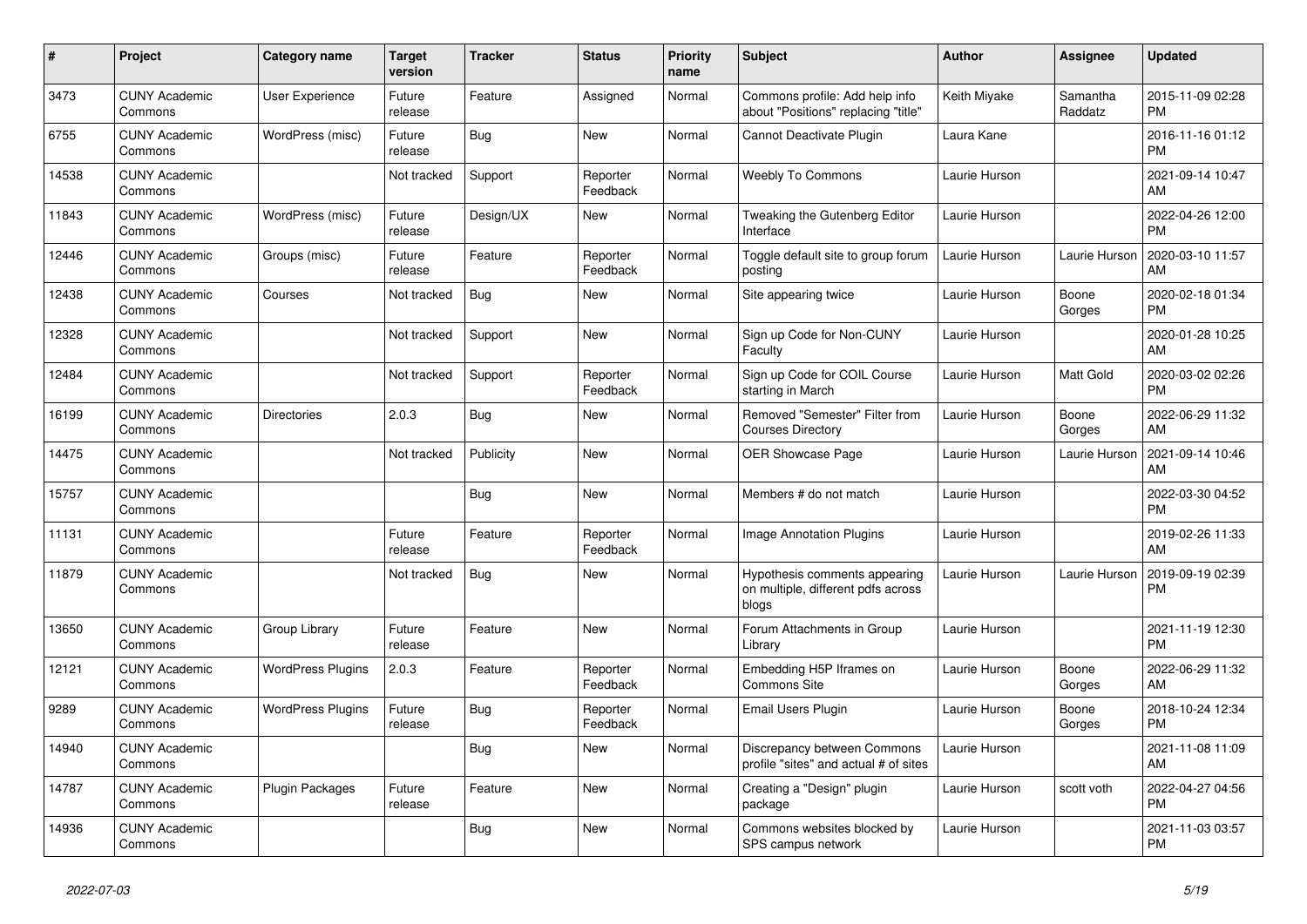| #     | Project                         | <b>Category name</b>     | <b>Target</b><br>version | <b>Tracker</b> | <b>Status</b>        | Priority<br>name | <b>Subject</b>                                              | <b>Author</b> | <b>Assignee</b>     | <b>Updated</b>                |
|-------|---------------------------------|--------------------------|--------------------------|----------------|----------------------|------------------|-------------------------------------------------------------|---------------|---------------------|-------------------------------|
| 11415 | <b>CUNY Academic</b><br>Commons | <b>WordPress Plugins</b> | Not tracked              | <b>Bug</b>     | Reporter<br>Feedback | Normal           | <b>Blog Subscriptions in Jetpack</b>                        | Laurie Hurson |                     | 2019-05-14 10:34<br>AM        |
| 15923 | <b>CUNY Academic</b><br>Commons |                          | Not tracked              | Feature        | Reporter<br>Feedback | Normal           | <b>Bellows Plugin Adjustments</b>                           | Laurie Hurson |                     | 2022-04-20 10:10<br>AM        |
| 15176 | <b>CUNY Academic</b><br>Commons |                          | Not tracked              | Support        | Reporter<br>Feedback | Normal           | Archiving Q Writing & Old<br>Wordpress Sites on the Commons | Laurie Hurson |                     | 2022-02-08 10:28<br>AM        |
| 14504 | <b>CUNY Academic</b><br>Commons |                          | Not tracked              | Publicity      | Reporter<br>Feedback | Normal           | Adding showcases to home page<br>menu                       | Laurie Hurson | Boone<br>Gorges     | 2022-01-19 03:26<br><b>PM</b> |
| 15613 | <b>CUNY Academic</b><br>Commons |                          | 2.0.3                    | Feature        | Reporter<br>Feedback | Normal           | Adding "Passster" plugin                                    | Laurie Hurson |                     | 2022-06-29 11:32<br>AM        |
| 11789 | <b>CUNY Academic</b><br>Commons | Courses                  | Future<br>release        | Feature        | <b>New</b>           | Normal           | Ability to remove item from<br>Courses list                 | Laurie Hurson | Sonja Leix          | 2019-09-24 12:28<br><b>PM</b> |
| 9060  | <b>CUNY Academic</b><br>Commons | Commons In A Box         | Not tracked              | Bug            | Hold                 | Normal           | Problems with CBox image library<br>/ upload                | Lisa Rhody    | Raymond<br>Hoh      | 2018-01-10 03:26<br><b>PM</b> |
| 2175  | <b>CUNY Academic</b><br>Commons | WordPress (misc)         | Not tracked              | Support        | Assigned             | Normal           | Subscibe 2 vs. Jetpack<br>subscription options              | local admin   | Matt Gold           | 2016-01-26 04:58<br><b>PM</b> |
| 2610  | <b>CUNY Academic</b><br>Commons | Group Invitations        | Future<br>release        | Feature        | Assigned             | Low              | Request: Custom invitation<br>message to group invites      | local admin   | Boone<br>Gorges     | 2015-11-09 06:13<br><b>PM</b> |
| 2325  | <b>CUNY Academic</b><br>Commons | BuddyPress (misc)        | Future<br>release        | Feature        | Assigned             | Low              | Profile should have separate fields<br>for first/last names | local admin   | Boone<br>Gorges     | 2015-11-09 06:09<br><b>PM</b> |
| 2612  | <b>CUNY Academic</b><br>Commons |                          | Not tracked              | Publicity      | Assigned             | Normal           | Pinterest site for the Commons                              | local admin   | Sarah<br>Morgano    | 2016-03-04 11:19<br>AM        |
| 6644  | <b>CUNY Academic</b><br>Commons |                          | Not tracked              | <b>Bug</b>     | Reporter<br>Feedback | High             | White Screen at Login Pge                                   | Luke Waltzer  | Raymond<br>Hoh      | 2016-11-21 10:34<br><b>PM</b> |
| 7981  | <b>CUNY Academic</b><br>Commons | Social Paper             | Future<br>release        | Bug            | New                  | Normal           | Social Paper comments should<br>not go to spam              | Luke Waltzer  | Boone<br>Gorges     | 2018-04-16 03:52<br><b>PM</b> |
| 6356  | <b>CUNY Academic</b><br>Commons | <b>WordPress Plugins</b> | Future<br>release        | Bug            | Reporter<br>Feedback | Low              | Should Subscribe2 be<br>deprecated?                         | Luke Waltzer  |                     | 2017-03-20 12:20<br><b>PM</b> |
| 5225  | <b>CUNY Academic</b><br>Commons | Registration             | Future<br>release        | Feature        | Assigned             | Normal           | On-boarding Issues                                          | Luke Waltzer  | Samantha<br>Raddatz | 2016-02-12 02:58<br><b>PM</b> |
| 5317  | <b>CUNY Academic</b><br>Commons | Group Blogs              | Not tracked              | Bug            | Reporter<br>Feedback | Normal           | Notifications of New Post Didn't<br>Come                    | Luke Waltzer  | Samantha<br>Raddatz | 2016-03-21 10:41<br><b>PM</b> |
| 6389  | <b>CUNY Academic</b><br>Commons | <b>BuddyPress Docs</b>   | Future<br>release        | Feature        | New                  | Low              | <b>Make Discussion Area Visible</b><br>When Editing a Doc   | Luke Waltzer  | Boone<br>Gorges     | 2016-10-21 04:16<br><b>PM</b> |
| 5268  | <b>CUNY Academic</b><br>Commons | Group Forums             | Future<br>release        | <b>Bug</b>     | Assigned             | Normal           | Long-time to post to multiple<br>groups                     | Luke Waltzer  | Daniel Jones        | 2016-09-07 06:31<br><b>PM</b> |
| 8835  | <b>CUNY Academic</b><br>Commons | Blogs (BuddyPress)       | Future<br>release        | Feature        | <b>New</b>           | Normal           | Extend cuny is shortlinks to sites                          | Luke Waltzer  | Boone<br>Gorges     | 2022-04-26 11:59<br>AM        |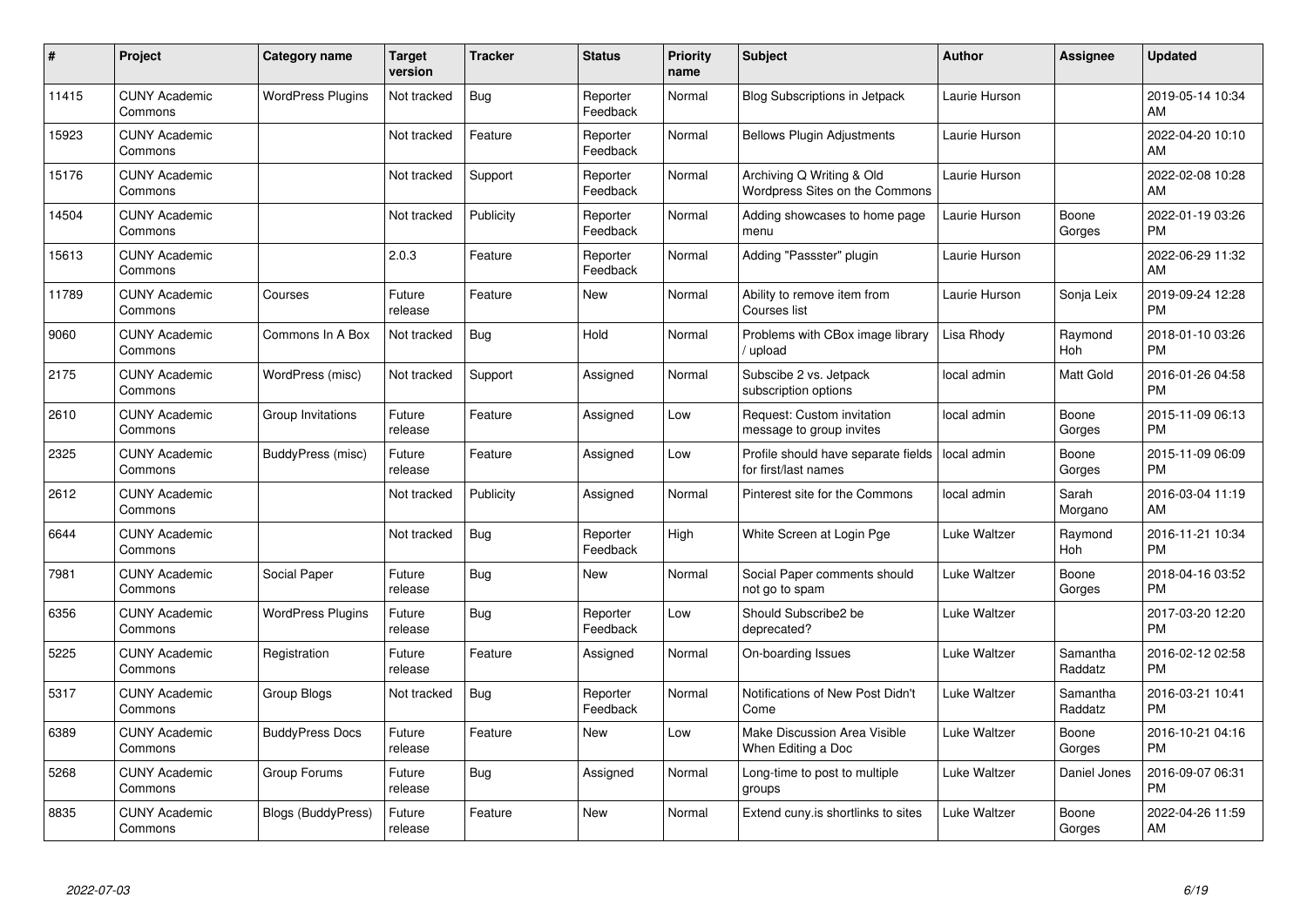| #     | Project                         | <b>Category name</b>     | <b>Target</b><br>version | <b>Tracker</b> | <b>Status</b>        | Priority<br>name | <b>Subject</b>                                                                                | Author          | <b>Assignee</b>     | <b>Updated</b>                |
|-------|---------------------------------|--------------------------|--------------------------|----------------|----------------------|------------------|-----------------------------------------------------------------------------------------------|-----------------|---------------------|-------------------------------|
| 6078  | <b>CUNY Academic</b><br>Commons | Blogs (BuddyPress)       | Future<br>release        | Feature        | <b>New</b>           | Normal           | <b>Explore Adding Network Blog</b><br>Metadata Plugin                                         | Luke Waltzer    | Luke Waltzer        | 2016-10-11 10:29<br><b>PM</b> |
| 7928  | <b>CUNY Academic</b><br>Commons | Group Forums             | Not tracked              | Bug            | New                  | Normal           | Duplicate Forum post                                                                          | Luke Waltzer    | Raymond<br>Hoh      | 2017-04-11 09:27<br><b>PM</b> |
| 13430 | <b>CUNY Academic</b><br>Commons | Reply By Email           | Not tracked              | Bug            | New                  | Normal           | Delay in RBE                                                                                  | Luke Waltzer    | Raymond<br>Hoh      | 2020-10-13 11:16<br>AM        |
| 6392  | <b>CUNY Academic</b><br>Commons | Group Forums             | Future<br>release        | Design/UX      | Assigned             | Low              | Composition/Preview Panes in<br>Forum Posts                                                   | Luke Waltzer    | Paige Dupont        | 2016-10-21 04:26<br><b>PM</b> |
| 7624  | <b>CUNY Academic</b><br>Commons | BuddyPress (misc)        | Future<br>release        | Design/UX      | New                  | Normal           | <b>BP</b> Notifications                                                                       | Luke Waltzer    | Paige Dupont        | 2017-02-08 10:43<br><b>PM</b> |
| 9211  | <b>CUNY Academic</b><br>Commons | <b>WordPress Plugins</b> | Future<br>release        | Support        | Reporter<br>Feedback | Normal           | Auto-Role Setting in Forum Plugin<br><b>Causing Some Confusion</b>                            | Luke Waltzer    | Boone<br>Gorges     | 2018-03-13 11:44<br>AM        |
| 9895  | <b>CUNY Academic</b><br>Commons | Onboarding               | Future<br>release        | Feature        | Assigned             | Normal           | Add "Accept Invitation"<br>link/button/function to Group<br>and/or Site invitation emails?    | Luke Waltzer    | Boone<br>Gorges     | 2018-06-07 12:42<br><b>PM</b> |
| 8211  | <b>CUNY Academic</b><br>Commons | <b>WordPress Themes</b>  | Future<br>release        | Feature        | <b>New</b>           | Normal           | Theme Suggestions: Material<br>Design-Inspired Themes                                         | Margaret Galvan | Margaret<br>Galvan  | 2017-08-07 02:48<br><b>PM</b> |
| 7828  | <b>CUNY Academic</b><br>Commons |                          | Not tracked              | Feature        | Assigned             | Normal           | Theme Assessment 2017                                                                         | Margaret Galvan | Margaret<br>Galvan  | 2017-05-02 10:41<br><b>PM</b> |
| 8078  | <b>CUNY Academic</b><br>Commons | <b>WordPress Plugins</b> | Future<br>release        | System Upgrade | Assigned             | Normal           | <b>CommentPress Updates</b>                                                                   | Margaret Galvan | Christian<br>Wach   | 2017-05-08 03:49<br><b>PM</b> |
| 10273 | <b>CUNY Academic</b><br>Commons | Registration             | Not tracked              | Support        | Reporter<br>Feedback | Normal           | users combining CF and campus<br>address                                                      | Marilyn Weber   |                     | 2019-09-18 10:58<br>AM        |
| 14784 | <b>CUNY Academic</b><br>Commons |                          |                          | Support        | Reporter<br>Feedback | Normal           | User report of logo problem when<br>using Customizer theme                                    | Marilyn Weber   |                     | 2021-09-17 10:25<br>AM        |
| 12350 | <b>CUNY Academic</b><br>Commons | Blogs (BuddyPress)       | Not tracked              | Support        | Reporter<br>Feedback | Normal           | URL creation problem                                                                          | Marilyn Weber   |                     | 2020-02-03 11:27<br>AM        |
| 14911 | <b>CUNY Academic</b><br>Commons | <b>WordPress Themes</b>  | Not tracked              | Support        | New                  | Normal           | Twentytwentyone theme                                                                         | Marilyn Weber   |                     | 2021-10-28 10:37<br>AM        |
| 5205  | <b>CUNY Academic</b><br>Commons | Social Paper             | Future<br>release        | Feature        | New                  | Normal           | Social Paper folders                                                                          | Marilyn Weber   |                     | 2016-02-11 10:24<br><b>PM</b> |
| 15816 | <b>CUNY Academic</b><br>Commons |                          | Not tracked              | Support        | New                  | Normal           | slow loading at SPS                                                                           | Marilyn Weber   |                     | 2022-04-05 01:26<br><b>PM</b> |
| 12360 | <b>CUNY Academic</b><br>Commons | <b>WordPress Themes</b>  | Not tracked              | Bug            | Reporter<br>Feedback | Normal           | site just says "DANTE We are<br>currently in maintenance mode,<br>please check back shortly." | Marilyn Weber   |                     | 2020-02-04 12:13<br><b>PM</b> |
| 5052  | <b>CUNY Academic</b><br>Commons | Social Paper             | Future<br>release        | Feature        | New                  | Low              | Sentence by sentence or line by<br>line comments (SP suggestion #3)                           | Marilyn Weber   | Boone<br>Gorges     | 2016-02-11 10:24<br><b>PM</b> |
| 5053  | <b>CUNY Academic</b><br>Commons | Social Paper             | Future<br>release        | Feature        | New                  | Low              | Scrollable menu to add readers<br>(SP suggestion #4)                                          | Marilyn Weber   | Samantha<br>Raddatz | 2016-04-21 05:21<br>PM        |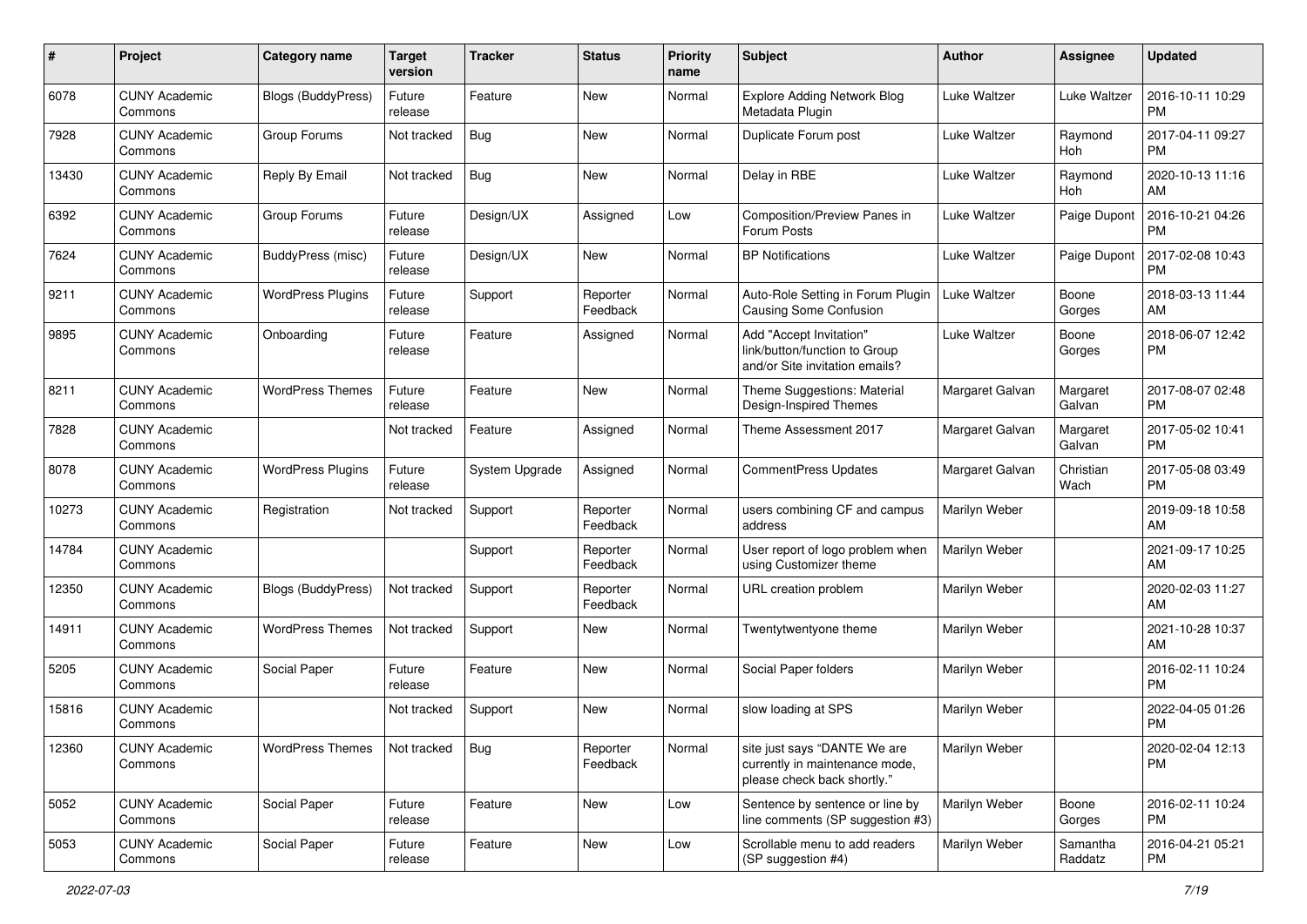| #     | Project                         | Category name              | <b>Target</b><br>version | <b>Tracker</b> | <b>Status</b>        | <b>Priority</b><br>name | <b>Subject</b>                                                     | <b>Author</b> | <b>Assignee</b>     | <b>Updated</b>                |
|-------|---------------------------------|----------------------------|--------------------------|----------------|----------------------|-------------------------|--------------------------------------------------------------------|---------------|---------------------|-------------------------------|
| 16099 | <b>CUNY Academic</b><br>Commons |                            |                          | Support        | Reporter<br>Feedback | Normal                  | request for Newsletter Glue                                        | Marilyn Weber |                     | 2022-05-13 12:14<br><b>PM</b> |
| 5282  | <b>CUNY Academic</b><br>Commons | Social Paper               | Future<br>release        | Bug            | <b>New</b>           | Normal                  | Replying via email directs to paper<br>but not individual comment. | Marilyn Weber | Raymond<br>Hoh      | 2016-03-02 01:48<br><b>PM</b> |
| 16110 | <b>CUNY Academic</b><br>Commons |                            |                          | Support        | Reporter<br>Feedback | Normal                  | remove Creative Commons<br>license from pages?                     | Marilyn Weber | Raymond<br>Hoh      | 2022-05-17 06:11<br><b>PM</b> |
| 15685 | <b>CUNY Academic</b><br>Commons |                            |                          | Support        | <b>New</b>           | High                    | problem with chrome?                                               | Marilyn Weber |                     | 2022-04-25 03:40<br><b>PM</b> |
| 13286 | <b>CUNY Academic</b><br>Commons |                            | Not tracked              | Support        | New                  | Normal                  | problem connecting with<br>WordPress app                           | Marilyn Weber | Raymond<br>Hoh      | 2020-09-08 11:16<br>AM        |
| 14900 | <b>CUNY Academic</b><br>Commons |                            | Not tracked              | Support        | Reporter<br>Feedback | Normal                  | previous theme?                                                    | Marilyn Weber |                     | 2021-10-25 10:31<br>AM        |
| 13912 | <b>CUNY Academic</b><br>Commons |                            | Not tracked              | Feature        | Hold                 | Low                     | posting "missed schedule"                                          | Marilyn Weber |                     | 2021-02-23 10:46<br>AM        |
| 11771 | <b>CUNY Academic</b><br>Commons |                            | Not tracked              | Support        | Reporter<br>Feedback | Normal                  | post displays in sections                                          | Marilyn Weber |                     | 2019-08-20 10:34<br>AM        |
| 11971 | <b>CUNY Academic</b><br>Commons | <b>Email Notifications</b> | Future<br>release        | Bug            | Reporter<br>Feedback | Low                     | Pictures obscured in emailed post<br>notifications                 | Marilyn Weber | Raymond<br>Hoh      | 2019-11-21 01:14<br><b>PM</b> |
| 8607  | <b>CUNY Academic</b><br>Commons |                            | Not tracked              | Support        | <b>New</b>           | Normal                  | Paypal?                                                            | Marilyn Weber | Matt Gold           | 2018-05-15 01:37<br><b>PM</b> |
| 14074 | <b>CUNY Academic</b><br>Commons | WordPress (misc)           | Not tracked              | Support        | Reporter<br>Feedback | Normal                  | page password protection problem                                   | Marilyn Weber |                     | 2021-03-02 11:03<br>AM        |
| 15045 | <b>CUNY Academic</b><br>Commons |                            |                          | Support        | <b>New</b>           | Normal                  | no result for KCeL in the search<br>box on the commons             | Marilyn Weber |                     | 2021-12-10 11:29<br>AM        |
| 15169 | <b>CUNY Academic</b><br>Commons |                            | 2.0.3                    | Support        | Reporter<br>Feedback | Normal                  | new Prelude website zipfiles for<br>custom theme and other files.  | Marilyn Weber |                     | 2022-06-29 11:32<br>AM        |
| 5050  | <b>CUNY Academic</b><br>Commons | Social Paper               | Future<br>release        | Feature        | <b>New</b>           | Low                     | Making comments visible in SP<br>editing mode (SP suggestion #1)   | Marilyn Weber | Samantha<br>Raddatz | 2019-09-17 11:10<br><b>PM</b> |
| 5397  | <b>CUNY Academic</b><br>Commons | Social Paper               | Future<br>release        | Feature        | <b>New</b>           | Normal                  | frustrating to have to<br>enable/disable in SP                     | Marilyn Weber | Samantha<br>Raddatz | 2016-04-20 03:39<br><b>PM</b> |
| 14398 | <b>CUNY Academic</b><br>Commons |                            | Not tracked              | Support        | Reporter<br>Feedback | Normal                  | Events plug-in notification problem   Marilyn Weber                |               |                     | 2021-05-11 11:21<br>AM        |
| 15565 | <b>CUNY Academic</b><br>Commons |                            |                          | Support        | New                  | Normal                  | Events - send updates to an email<br>listserv                      | Marilyn Weber |                     | 2022-03-10 01:06<br><b>PM</b> |
| 15655 | <b>CUNY Academic</b><br>Commons |                            | 2.0.3                    | Support        | Reporter<br>Feedback | Normal                  | Event Aggregator plugin?                                           | Marilyn Weber |                     | 2022-06-29 11:32<br>AM        |
| 12382 | <b>CUNY Academic</b><br>Commons | Membership                 | Not tracked              | Support        | <b>New</b>           | Normal                  | Email request change                                               | Marilyn Weber | Marilyn<br>Weber    | 2020-02-06 12:56<br><b>PM</b> |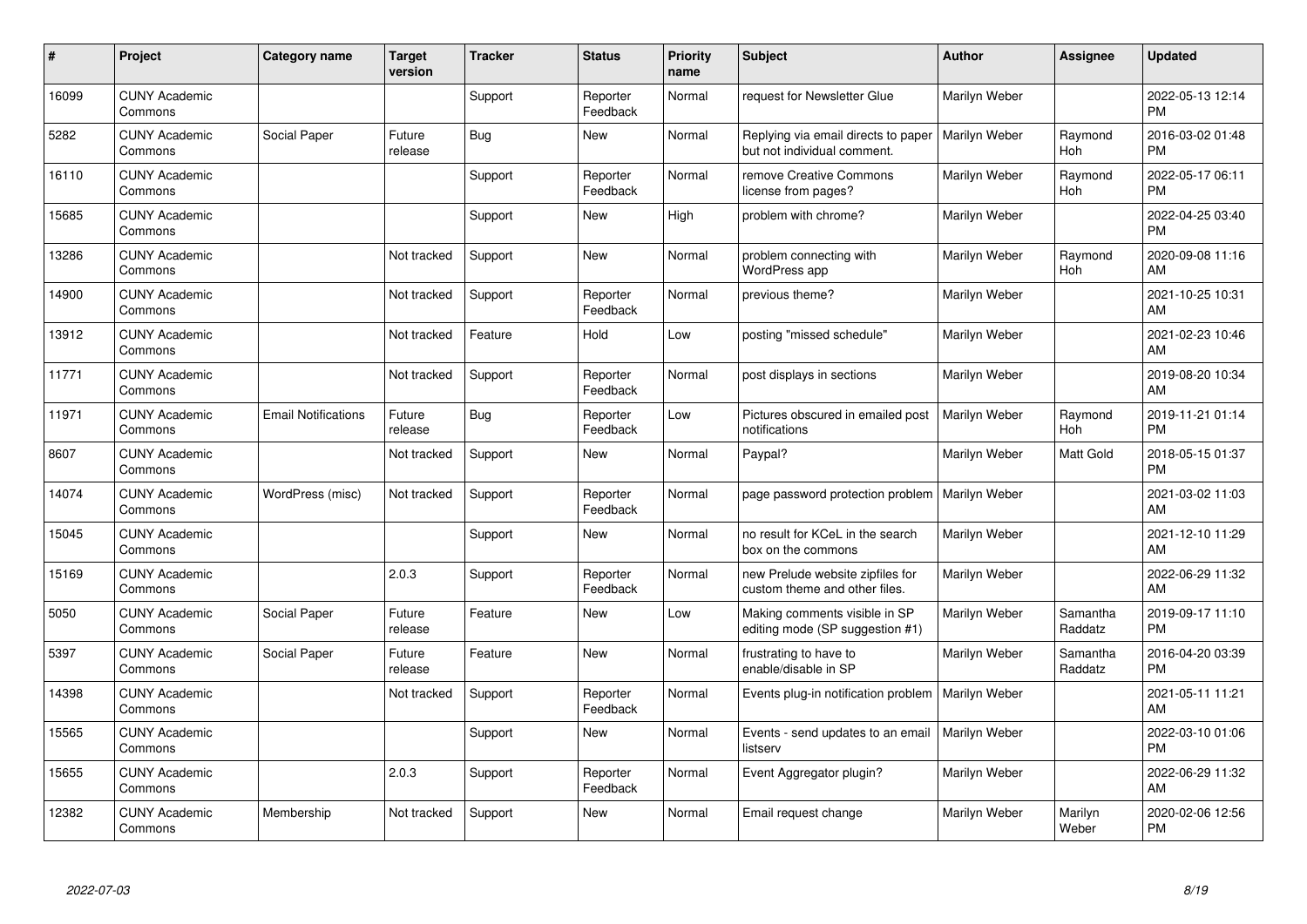| #     | Project                         | Category name              | <b>Target</b><br>version | <b>Tracker</b> | <b>Status</b>        | <b>Priority</b><br>name | <b>Subject</b>                                                                                                                                        | <b>Author</b> | Assignee            | <b>Updated</b>                |
|-------|---------------------------------|----------------------------|--------------------------|----------------|----------------------|-------------------------|-------------------------------------------------------------------------------------------------------------------------------------------------------|---------------|---------------------|-------------------------------|
| 9207  | <b>CUNY Academic</b><br>Commons |                            | Future<br>release        | Support        | Reporter<br>Feedback | Normal                  | display dashboards made in<br>Tableau?                                                                                                                | Marilyn Weber | Boone<br>Gorges     | 2018-04-10 10:42<br>AM        |
| 15260 | <b>CUNY Academic</b><br>Commons |                            |                          | Support        | Reporter<br>Feedback | Normal                  | Diacritical markings   European<br><b>Stages</b>                                                                                                      | Marilyn Weber |                     | 2022-02-04 08:16<br>AM        |
| 11509 | <b>CUNY Academic</b><br>Commons |                            | Not tracked              | Support        | Reporter<br>Feedback | Normal                  | deleted Page causing a Menu<br>problem?                                                                                                               | Marilyn Weber |                     | 2019-06-04 09:54<br>AM        |
| 13328 | <b>CUNY Academic</b><br>Commons | Group Forums               | Not tracked              | Bug            | Reporter<br>Feedback | Normal                  | cross-posting in two related<br>groups                                                                                                                | Marilyn Weber | Raymond<br>Hoh      | 2020-09-15 10:39<br><b>PM</b> |
| 11149 | <b>CUNY Academic</b><br>Commons |                            | Not tracked              | Support        | Reporter<br>Feedback | Normal                  | comments getting blocked                                                                                                                              | Marilyn Weber | Raymond<br>Hoh      | 2019-03-26 11:40<br>AM        |
| 11519 | <b>CUNY Academic</b><br>Commons |                            | Not tracked              | Support        | Assigned             | Normal                  | comment option not appearing                                                                                                                          | Marilyn Weber |                     | 2019-09-24 10:28<br>AM        |
| 10657 | <b>CUNY Academic</b><br>Commons |                            | Not tracked              | Support        | Reporter<br>Feedback | Normal                  | child theme problems                                                                                                                                  | Marilyn Weber |                     | 2018-11-08 01:19<br><b>PM</b> |
| 5992  | <b>CUNY Academic</b><br>Commons | <b>Email Notifications</b> | Future<br>release        | Feature        | <b>New</b>           | Normal                  | Changing the From line of<br>autogenerated blog emails                                                                                                | Marilyn Weber |                     | 2018-09-27 05:19<br><b>PM</b> |
| 13975 | <b>CUNY Academic</b><br>Commons | Social Paper               | Not tracked              | Support        | Reporter<br>Feedback | Normal                  | can't approve comments on Social<br>Paper paper                                                                                                       | Marilyn Weber |                     | 2021-02-12 09:33<br>AM        |
| 5058  | <b>CUNY Academic</b><br>Commons | Social Paper               | Future<br>release        | Feature        | <b>New</b>           | Low                     | Can there be a clearer signal that<br>even when comments have<br>already been made you add<br>comments by clicking on the side?<br>(SP suggestion #5) | Marilyn Weber | Samantha<br>Raddatz | 2016-02-11 10:24<br><b>PM</b> |
| 11787 | <b>CUNY Academic</b><br>Commons |                            | Not tracked              | Support        | Reporter<br>Feedback | Normal                  | automated comments notifications<br>on ZenDesk                                                                                                        | Marilyn Weber |                     | 2019-08-26 06:18<br><b>PM</b> |
| 15370 | <b>CUNY Academic</b><br>Commons |                            |                          | Support        | Reporter<br>Feedback | Normal                  | All-in-One Event Calendar?                                                                                                                            | Marilyn Weber |                     | 2022-02-17 11:03<br>AM        |
| 5199  | <b>CUNY Academic</b><br>Commons | Social Paper               | Future<br>release        | Feature        | <b>New</b>           | Normal                  | add tables to the SP editor                                                                                                                           | Marilyn Weber |                     | 2016-10-24 11:27<br>AM        |
| 9835  | <b>CUNY Academic</b><br>Commons | Group Forums               | Future<br>release        | Bug            | Assigned             | Normal                  | add a "like" function?                                                                                                                                | Marilyn Weber | <b>Erik Trainer</b> | 2018-06-05 01:49<br><b>PM</b> |
| 13255 | <b>CUNY Academic</b><br>Commons |                            | Not tracked              | Support        | Reporter<br>Feedback | Normal                  | Accessibility problems                                                                                                                                | Marilyn Weber |                     | 2020-09-01 05:48<br><b>PM</b> |
| 13034 | <b>CUNY Academic</b><br>Commons |                            | Not tracked              | Support        | Reporter<br>Feedback | Normal                  | a site is asking people to join the<br>Commons to get a download                                                                                      | Marilyn Weber |                     | 2020-07-12 07:23<br>AM        |
| 11848 | <b>CUNY Academic</b><br>Commons |                            | Not tracked              | Support        | Hold                 | Normal                  | a Dean of Faculty wants to share<br>a large file                                                                                                      | Marilyn Weber |                     | 2019-09-24 08:44<br>AM        |
| 12352 | <b>CUNY Academic</b><br>Commons |                            | Not tracked              | Support        | <b>New</b>           | Normal                  | "posts list" page builder block<br>option                                                                                                             | Marilyn Weber |                     | 2020-02-03 01:29<br><b>PM</b> |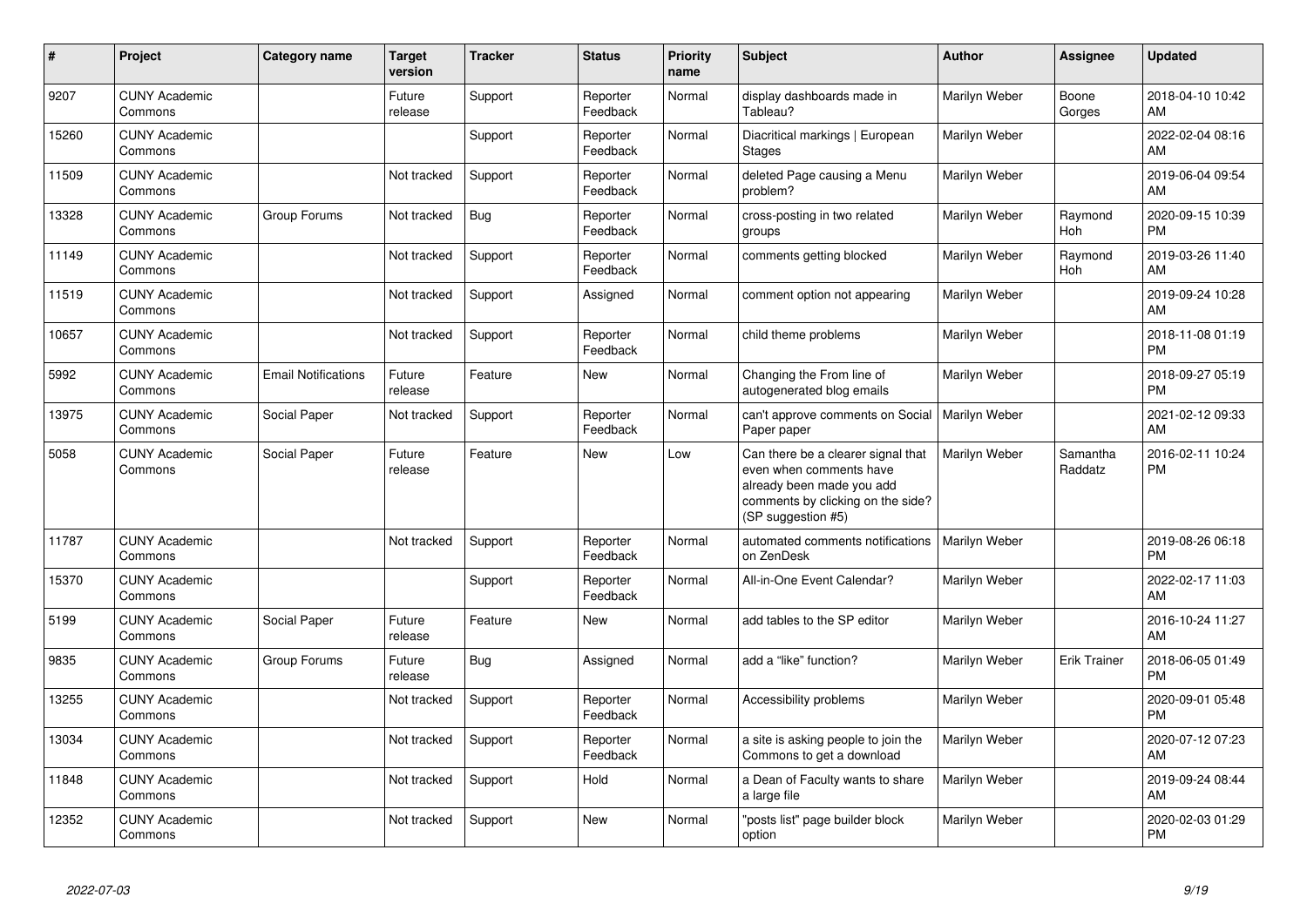| #     | <b>Project</b>                  | Category name            | <b>Target</b><br>version | <b>Tracker</b> | <b>Status</b>        | <b>Priority</b><br>name | <b>Subject</b>                                                               | <b>Author</b>      | Assignee            | <b>Updated</b>                |
|-------|---------------------------------|--------------------------|--------------------------|----------------|----------------------|-------------------------|------------------------------------------------------------------------------|--------------------|---------------------|-------------------------------|
| 12741 | <b>CUNY Academic</b><br>Commons | <b>WordPress Plugins</b> | Not tracked              | Support        | Reporter<br>Feedback | Normal                  | Tableau Public Viz Block                                                     | Marilyn Weber      | Raymond<br>Hoh      | 2020-05-12 11:00<br>AM        |
| 2576  | <b>NYCDH Community</b><br>Site  |                          |                          | Bug            | Hold                 | Low                     | Test Next Button in Javascript<br><b>Tutorial Under Activities</b>           | <b>Mark Newton</b> | Alex Gil            | 2013-05-18 02:55<br><b>PM</b> |
| 2577  | NYCDH Community<br>Site         |                          |                          | Feature        | Assigned             | Low                     | Investigate Potential to Add Links<br>to the Forum                           | Mark Newton        | Alex Gil            | 2013-05-16 09:40<br><b>PM</b> |
| 2574  | <b>NYCDH Community</b><br>Site  |                          |                          | Feature        | Assigned             | Normal                  | Add Way to Upload Files to<br>Groups                                         | <b>Mark Newton</b> | Raymond<br>Hoh      | 2013-05-18 07:46<br><b>PM</b> |
| 2571  | <b>NYCDH Community</b><br>Site  |                          |                          | Feature        | Assigned             | Normal                  | Add Google custom search box to<br>homepage                                  | <b>Mark Newton</b> | Raymond<br>Hoh      | 2013-05-18 07:49<br><b>PM</b> |
| 2573  | <b>NYCDH Community</b><br>Site  |                          |                          | Feature        | Reporter<br>Feedback | Normal                  | Add dh nyc twitter list feed to site                                         | Mark Newton        | Matt Gold           | 2013-05-16 11:42<br><b>PM</b> |
| 10262 | <b>CUNY Academic</b><br>Commons |                          | Not tracked              | Bug            | Reporter<br>Feedback | Normal                  | Newsletter Plugin: Broken Image<br>at Bottom of All Newsletters              | Mark Webb          | Raymond<br>Hoh      | 2018-08-30 05:17<br><b>PM</b> |
| 10678 | <b>CUNY Academic</b><br>Commons |                          | Not tracked              | <b>Bug</b>     | Reporter<br>Feedback | High                    | Newsletter Plugin Not Sending<br><b>Out Newsletters</b>                      | Mark Webb          | Boone<br>Gorges     | 2019-09-16 09:38<br><b>PM</b> |
| 11120 | <b>CUNY Academic</b><br>Commons | <b>WordPress Plugins</b> | Not tracked              | Bug            | Reporter<br>Feedback | Normal                  | Events Manager Events Not<br>Showing Up                                      | Mark Webb          |                     | 2019-02-27 04:10<br><b>PM</b> |
| 10769 | <b>CUNY Academic</b><br>Commons | <b>WordPress Themes</b>  | Not tracked              | Bug            | Reporter<br>Feedback | Normal                  | 2011 Theme Sidebar                                                           | Mark Webb          |                     | 2018-12-04 04:09<br><b>PM</b> |
| 9941  | <b>CUNY Academic</b><br>Commons | Wiki                     | Not tracked              | Support        | Assigned             | Normal                  | Wiki functionality                                                           | <b>Matt Gold</b>   | Boone<br>Gorges     | 2018-06-26 10:57<br>AM        |
| 1192  | <b>CUNY Academic</b><br>Commons | Group Files              | Future<br>release        | Feature        | Assigned             | Low                     | When posting group files, allow<br>users to add a category without<br>saving | <b>Matt Gold</b>   | Raymond<br>Hoh      | 2015-11-09 05:53<br><b>PM</b> |
| 10040 | <b>CUNY Academic</b><br>Commons | WordPress (misc)         | Not tracked              | Bug            | Reporter<br>Feedback | Normal                  | User doesn't see full list of themes                                         | <b>Matt Gold</b>   | Boone<br>Gorges     | 2018-07-25 10:12<br>AM        |
| 8898  | <b>CUNY Academic</b><br>Commons | Social Paper             | Not tracked              | Feature        | Assigned             | Normal                  | Usage data on docs and social<br>paper                                       | <b>Matt Gold</b>   | Matt Gold           | 2017-11-16 11:32<br>AM        |
| 4027  | <b>CUNY Academic</b><br>Commons | Commons In A Box         | Not tracked              | Design/UX      | Assigned             | Normal                  | Usability review of CBOX update<br>procedures                                | <b>Matt Gold</b>   | Samantha<br>Raddatz | 2015-05-11 06:36<br><b>PM</b> |
| 8901  | <b>CUNY Academic</b><br>Commons | Accessibility            | Future<br>release        | Feature        | Assigned             | Normal                  | Theme analysis for accessibility                                             | <b>Matt Gold</b>   | Boone<br>Gorges     | 2022-04-26 11:59<br>AM        |
| 9028  | <b>CUNY Academic</b><br>Commons | Onboarding               | Future<br>release        | Feature        | Assigned             | Normal                  | suggest groups to new members<br>during the registration process             | <b>Matt Gold</b>   | Chris Stein         | 2018-10-24 12:34<br><b>PM</b> |
| 4661  | <b>CUNY Academic</b><br>Commons | User Experience          | Future<br>release        | Bug            | Assigned             | Normal                  | <b>Simplify Events text</b>                                                  | <b>Matt Gold</b>   | Samantha<br>Raddatz | 2015-10-02 09:06<br><b>PM</b> |
| 3759  | <b>CUNY Academic</b><br>Commons | WordPress (misc)         | Future<br>release        | Feature        | Assigned             | Normal                  | Review Interface for Adding Users<br>to Blogs                                | Matt Gold          | Boone<br>Gorges     | 2015-03-24 05:52<br><b>PM</b> |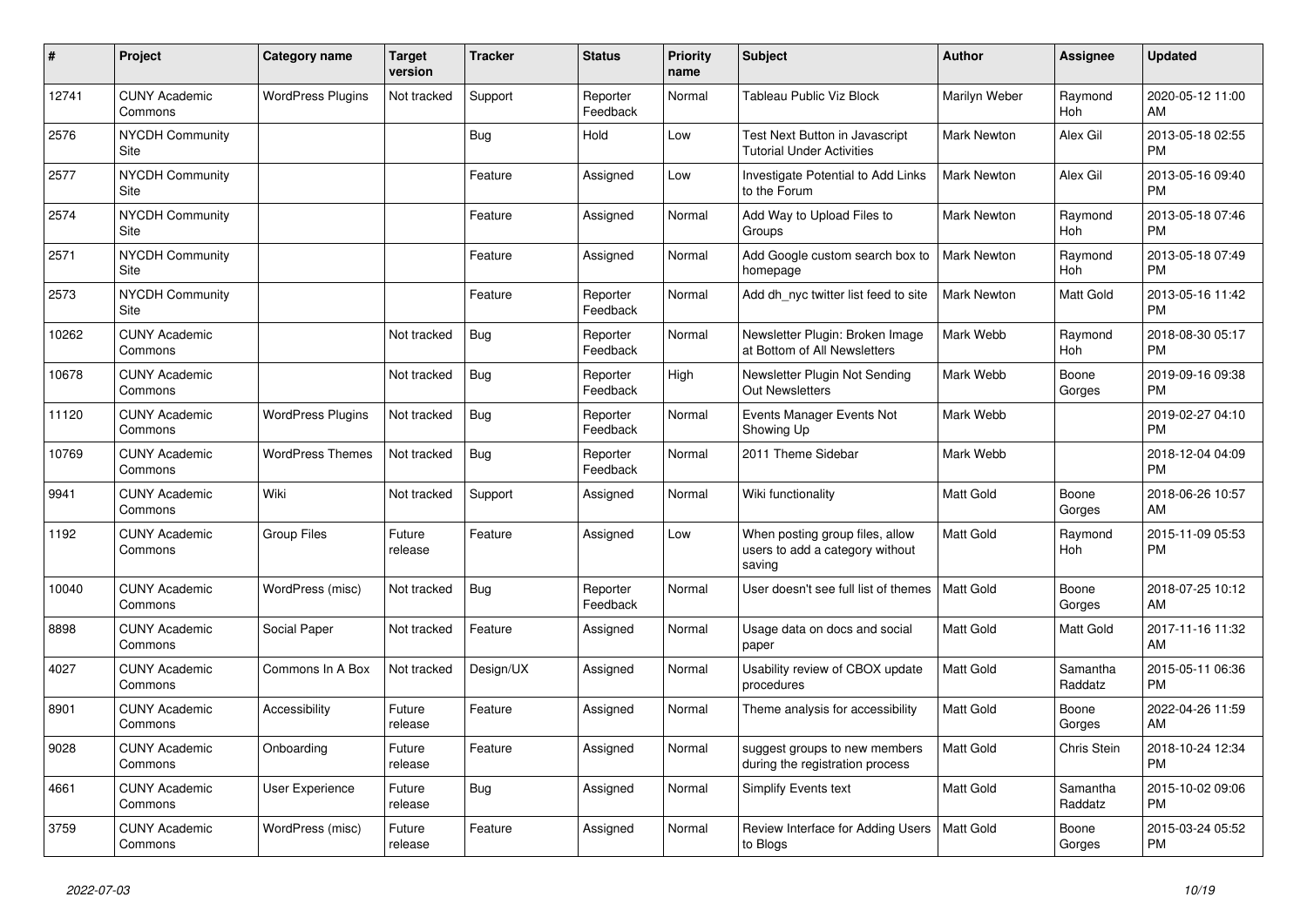| $\#$  | Project                         | <b>Category name</b>       | Target<br>version | <b>Tracker</b> | <b>Status</b>        | Priority<br>name | <b>Subject</b>                                                      | <b>Author</b>    | <b>Assignee</b>      | <b>Updated</b>                |
|-------|---------------------------------|----------------------------|-------------------|----------------|----------------------|------------------|---------------------------------------------------------------------|------------------|----------------------|-------------------------------|
| 15604 | <b>CUNY Academic</b><br>Commons | <b>Email Notifications</b> | Future<br>release | Feature        | Assigned             | Normal           | <b>Restructure Commons Group</b><br>Digest Email Messages           | <b>Matt Gold</b> | Boone<br>Gorges      | 2022-05-26 10:45<br>AM        |
| 4070  | <b>CUNY Academic</b><br>Commons | Analytics                  | Not tracked       | Support        | Assigned             | Normal           | Request for JITP site analytics                                     | <b>Matt Gold</b> | Seth Persons         | 2016-02-23 03:09<br><b>PM</b> |
| 9979  | <b>CUNY Academic</b><br>Commons | <b>Email Notifications</b> | Not tracked       | Bug            | Reporter<br>Feedback | Normal           | Reports of slow email activation<br>emails                          | <b>Matt Gold</b> | Boone<br>Gorges      | 2018-08-29 09:40<br><b>PM</b> |
| 8902  | <b>CUNY Academic</b><br>Commons | Design                     | Not tracked       | Feature        | Assigned             | Normal           | Report back on research on<br><b>BuddyPress themes</b>              | Matt Gold        | <b>Michael Smith</b> | 2017-11-10 12:31<br><b>PM</b> |
| 3577  | <b>CUNY Academic</b><br>Commons | My Commons                 | Future<br>release | Design/UX      | Assigned             | Normal           | Replies to items in My Commons                                      | <b>Matt Gold</b> | Raymond<br>Hoh       | 2015-04-09 05:19<br><b>PM</b> |
| 1105  | <b>CUNY Academic</b><br>Commons | WordPress (misc)           | Future<br>release | Feature        | Assigned             | Normal           | Rephrase Blog Privacy Options                                       | <b>Matt Gold</b> | Samantha<br>Raddatz  | 2015-11-09 06:19<br><b>PM</b> |
| 3369  | <b>CUNY Academic</b><br>Commons | Reply By Email             | Not tracked       | Outreach       | Hold                 | Normal           | Release reply by email to WP<br>plugin directory                    | Matt Gold        | Raymond<br>Hoh       | 2016-03-01 12:46<br><b>PM</b> |
| 8836  | <b>CUNY Academic</b><br>Commons | <b>Blogs (BuddyPress)</b>  | Future<br>release | Feature        | Assigned             | Normal           | Redesign site launch process                                        | <b>Matt Gold</b> | Boone<br>Gorges      | 2019-10-03 02:49<br><b>PM</b> |
| 653   | <b>CUNY Academic</b><br>Commons | Group Blogs                | Future<br>release | Feature        | Assigned             | Normal           | Redesign Integration of Groups<br>and Blogs                         | <b>Matt Gold</b> | Samantha<br>Raddatz  | 2015-11-09 05:40<br><b>PM</b> |
| 658   | <b>CUNY Academic</b><br>Commons | <b>WordPress Plugins</b>   | Future<br>release | Feature        | Assigned             | Normal           | Rebulid Sitewide Tag Suggestion                                     | <b>Matt Gold</b> | Boone<br>Gorges      | 2015-01-05 08:47<br><b>PM</b> |
| 8991  | <b>CUNY Academic</b><br>Commons | Reply By Email             | Not tracked       | Bug            | Hold                 | Normal           | RBE duplicate email message<br>issue                                | Matt Gold        | Raymond<br>Hoh       | 2018-02-18 08:53<br><b>PM</b> |
| 5316  | <b>CUNY Academic</b><br>Commons | <b>User Experience</b>     | Future<br>release | Feature        | Assigned             | Normal           | Prompt user email address<br>updates                                | Matt Gold        | Stephen Real         | 2016-12-21 03:30<br><b>PM</b> |
| 3090  | <b>CUNY Academic</b><br>Commons | Twitter page               | Future<br>release | Feature        | Assigned             | Normal           | Prevent Retweets from showing<br>up on Commons twitter page         | <b>Matt Gold</b> | <b>Tahir Butt</b>    | 2016-10-24 11:31<br>AM        |
| 4986  | <b>CUNY Academic</b><br>Commons | ZenDesk                    | Not tracked       | Support        | Assigned             | Normal           | Prepare documentation for<br>Zendesk re web widget                  | <b>Matt Gold</b> | Samantha<br>Raddatz  | 2016-02-25 03:09<br><b>PM</b> |
| 10659 | <b>CUNY Academic</b><br>Commons | Group Forums               | Future<br>release | Feature        | Assigned             | Normal           | Post to multiple groups via email                                   | Matt Gold        | Raymond<br>Hoh       | 2018-11-15 12:54<br>AM        |
| 3524  | <b>CUNY Academic</b><br>Commons | Documentation              | Not tracked       | Documentation  | Assigned             | Normal           | Post describing all you can do<br>when starting up a new blog/group | Matt Gold        | scott voth           | 2014-10-04 12:56<br><b>PM</b> |
| 1562  | <b>CUNY Academic</b><br>Commons | <b>WordPress Plugins</b>   | Future<br>release | Feature        | Assigned             | Low              | Play with NYT Collaborative<br><b>Authoring Tool</b>                | <b>Matt Gold</b> | Boone<br>Gorges      | 2015-01-05 08:47<br><b>PM</b> |
| 8976  | <b>CUNY Academic</b><br>Commons | Reply By Email             | Not tracked       | Feature        | Assigned             | Normal           | Package RBE new topics posting?                                     | <b>Matt Gold</b> | Raymond<br>Hoh       | 2017-12-04 02:34<br><b>PM</b> |
| 3419  | <b>CUNY Academic</b><br>Commons | Group Invitations          | 1.6.14            | Bug            | Testing<br>Required  | Normal           | Neatening the display of<br>messages on group requests              | <b>Matt Gold</b> | Boone<br>Gorges      | 2014-09-01 09:29<br><b>PM</b> |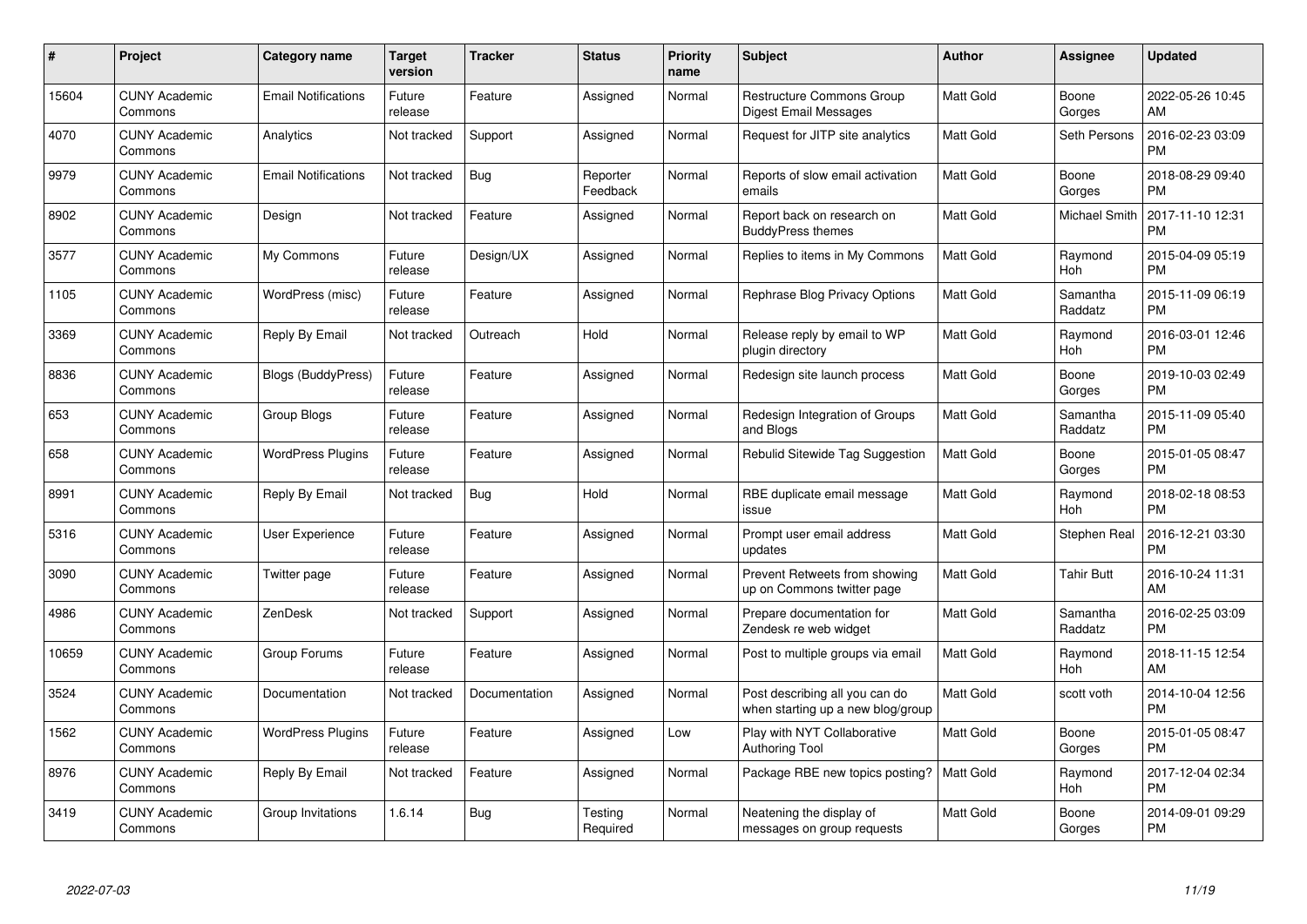| #    | Project                               | <b>Category name</b>     | <b>Target</b><br>version | <b>Tracker</b> | <b>Status</b>        | Priority<br>name | <b>Subject</b>                                                      | <b>Author</b>    | <b>Assignee</b>     | <b>Updated</b>                |
|------|---------------------------------------|--------------------------|--------------------------|----------------|----------------------|------------------|---------------------------------------------------------------------|------------------|---------------------|-------------------------------|
| 3517 | <b>CUNY Academic</b><br>Commons       | My Commons               | Future<br>release        | Feature        | Assigned             | Normal           | Mute/Unmute My Commons<br>updates                                   | <b>Matt Gold</b> | Raymond<br>Hoh      | 2015-11-09 01:19<br><b>PM</b> |
| 8992 | <b>NYCDH Community</b><br>Site        |                          |                          | Bug            | Assigned             | Normal           | Multiple RBE error reports                                          | <b>Matt Gold</b> | Raymond<br>Hoh      | 2017-12-11 05:43<br><b>PM</b> |
| 6995 | <b>CUNY Academic</b><br>Commons       | Home Page                | Not tracked              | Bug            | Assigned             | Normal           | member filter on homepage not<br>working                            | Matt Gold        | Raymond<br>Hoh      | 2016-12-11 09:46<br><b>PM</b> |
| 2618 | <b>NYCDH Community</b><br><b>Site</b> |                          |                          | Bug            | Assigned             | Low              | Mark blogs as spam when created<br>by users marked as spam          | <b>Matt Gold</b> | Boone<br>Gorges     | 2013-06-09 11:38<br><b>PM</b> |
| 7115 | <b>CUNY Academic</b><br>Commons       | Groups (misc)            | Future<br>release        | Feature        | Reporter<br>Feedback | Normal           | make licensing info clear during<br>group creation                  | Matt Gold        | Raymond<br>Hoh      | 2020-12-08 11:32<br>AM        |
| 8900 | <b>CUNY Academic</b><br>Commons       | Accessibility            | Future<br>release        | Feature        | Assigned             | Normal           | Look into tools to enforce<br>accessibility in WP environment       | <b>Matt Gold</b> | Boone<br>Gorges     | 2022-04-26 11:59<br>AM        |
| 377  | <b>CUNY Academic</b><br>Commons       | BuddyPress (misc)        | Future<br>release        | Feature        | Assigned             | Normal           | Like buttons                                                        | Matt Gold        | Boone<br>Gorges     | 2010-11-16 05:13<br><b>PM</b> |
| 1456 | <b>CUNY Academic</b><br>Commons       | Group Invitations        | Future<br>release        | Feature        | Reporter<br>Feedback | Low              | Invite to Group Button from Profile<br>Field                        | <b>Matt Gold</b> | Samantha<br>Raddatz | 2015-11-09 05:59<br><b>PM</b> |
| 3768 | <b>CUNY Academic</b><br>Commons       | Public Portfolio         | Future<br>release        | Feature        | Assigned             | Normal           | Institutions/Past positions on<br>public portfolios                 | Matt Gold        | Boone<br>Gorges     | 2018-04-23 10:44<br>AM        |
| 9947 | <b>CUNY Academic</b><br>Commons       | <b>WordPress Plugins</b> | Future<br>release        | Feature        | Reporter<br>Feedback | Normal           | Install H5P quiz plugin                                             | <b>Matt Gold</b> | Boone<br>Gorges     | 2018-09-11 11:01<br>AM        |
| 3536 | <b>CUNY Academic</b><br>Commons       | My Commons               | Future<br>release        | Feature        | Assigned             | Normal           | Infinite Scroll on My Commons<br>page                               | Matt Gold        | Raymond<br>Hoh      | 2015-04-13 04:42<br><b>PM</b> |
| 435  | <b>CUNY Academic</b><br>Commons       | BuddyPress (misc)        | Future<br>release        | Feature        | Assigned             | Normal           | Include Avatar Images in Forum<br><b>Post Notification Emails</b>   | Matt Gold        | Boone<br>Gorges     | 2010-12-08 12:40<br><b>PM</b> |
| 4903 | <b>CUNY Academic</b><br>Commons       | Events                   | Future<br>release        | Design/UX      | Assigned             | Normal           | Improving visual appearance of<br>event calendars                   | <b>Matt Gold</b> | Boone<br>Gorges     | 2016-10-13 11:51<br>AM        |
| 3770 | <b>CUNY Academic</b><br>Commons       | <b>Public Portfolio</b>  | Future<br>release        | Feature        | Assigned             | Normal           | Improve Layout/Formatting of<br>Positions Area on Public Portfolios | Matt Gold        | Chris Stein         | 2015-04-01 09:17<br><b>PM</b> |
| 2013 | <b>CUNY Academic</b><br>Commons       | <b>Public Portfolio</b>  | Future<br>release        | Feature        | Assigned             | Low              | Have Profile Privacy Options show<br>up only for filled-in fields   | Matt Gold        | Boone<br>Gorges     | 2015-11-09 06:09<br><b>PM</b> |
| 370  | <b>CUNY Academic</b><br>Commons       | Registration             | Future<br>release        | Feature        | Assigned             | High             | <b>Guest Accounts</b>                                               | <b>Matt Gold</b> | Matt Gold           | 2015-04-09 09:33<br><b>PM</b> |
| 1544 | <b>CUNY Academic</b><br>Commons       | Groups (misc)            | Future<br>release        | Feature        | Reporter<br>Feedback | Normal           | Group Filtering and Sorting                                         | <b>Matt Gold</b> | <b>Chris Stein</b>  | 2019-03-01 02:25<br><b>PM</b> |
| 6014 | <b>CUNY Academic</b><br>Commons       | Publicity                | Future<br>release        | Publicity      | Reporter<br>Feedback | Normal           | Google search listing                                               | Matt Gold        | Boone<br>Gorges     | 2016-09-21 03:48<br><b>PM</b> |
| 310  | CUNY Academic<br>Commons              | BuddyPress (misc)        | Future<br>release        | Feature        | Assigned             | Low              | <b>Friend Request Email</b>                                         | <b>Matt Gold</b> | Samantha<br>Raddatz | 2015-11-09 05:08<br><b>PM</b> |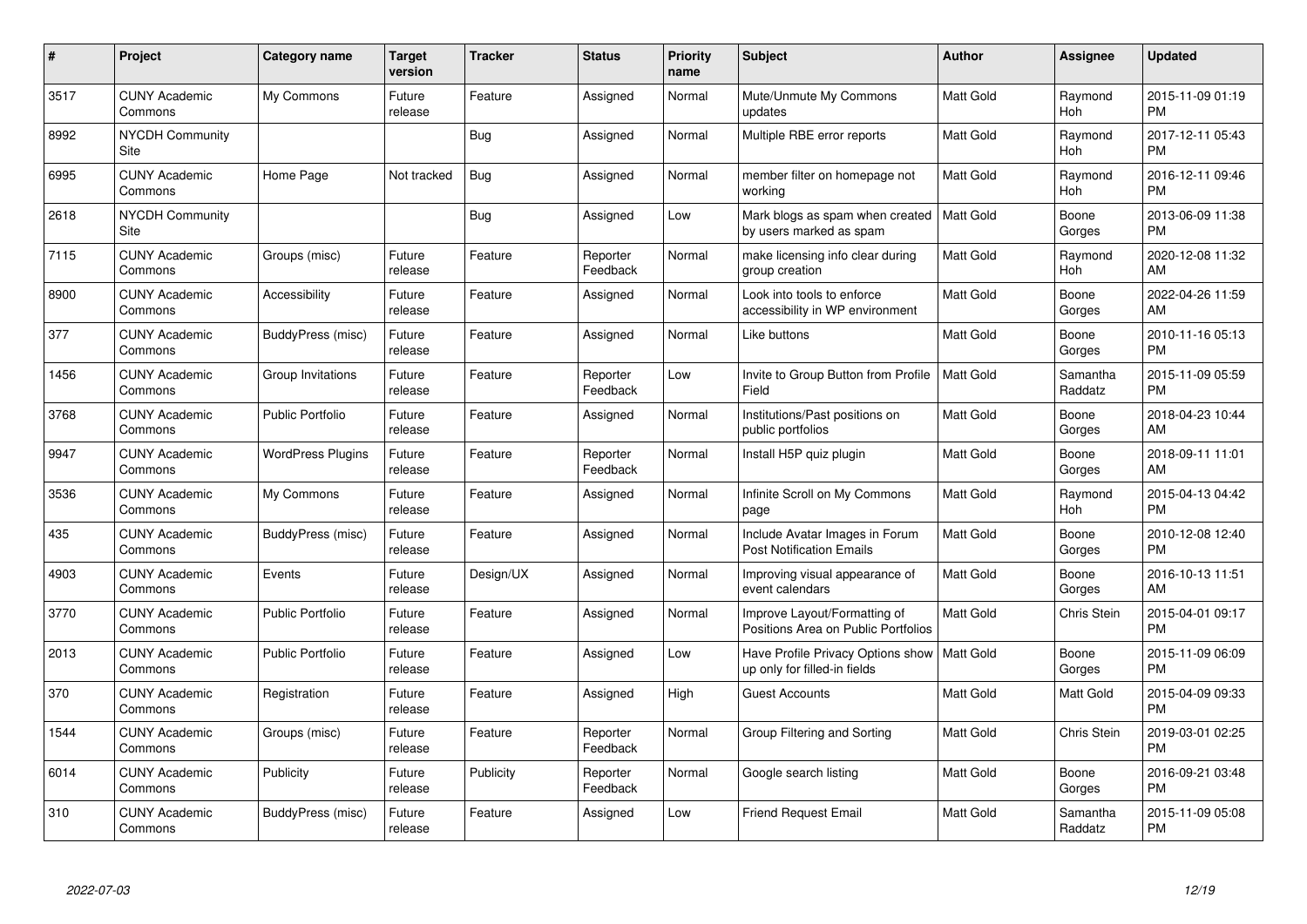| #    | Project                         | <b>Category name</b>       | <b>Target</b><br>version | <b>Tracker</b> | <b>Status</b> | Priority<br>name | <b>Subject</b>                                                                     | Author           | <b>Assignee</b>     | <b>Updated</b>                |
|------|---------------------------------|----------------------------|--------------------------|----------------|---------------|------------------|------------------------------------------------------------------------------------|------------------|---------------------|-------------------------------|
| 6426 | <b>CUNY Academic</b><br>Commons | Spam/Spam<br>Prevention    | Future<br>release        | Feature        | Assigned      | Normal           | Force captcha on all comments?                                                     | <b>Matt Gold</b> | <b>Tahir Butt</b>   | 2016-10-24 02:06<br><b>PM</b> |
| 412  | <b>CUNY Academic</b><br>Commons | <b>WordPress Themes</b>    | Future<br>release        | Feature        | Assigned      | Normal           | <b>Featured Themes</b>                                                             | <b>Matt Gold</b> | Dominic<br>Giglio   | 2015-01-05 08:44<br><b>PM</b> |
| 500  | <b>CUNY Academic</b><br>Commons | BuddyPress (misc)          | Future<br>release        | Feature        | Assigned      | Normal           | Export Group Data                                                                  | Matt Gold        | Boone<br>Gorges     | 2010-12-19 12:09<br><b>PM</b> |
| 4235 | <b>CUNY Academic</b><br>Commons |                            | Not tracked              | Design/UX      | Assigned      | Normal           | Explore user experience around<br>comments on forum topics vs docs                 | <b>Matt Gold</b> | Samantha<br>Raddatz | 2015-07-21 10:23<br>AM        |
| 5581 | <b>CUNY Academic</b><br>Commons | Analytics                  | Future<br>release        | Feature        | Assigned      | Normal           | <b>Explore alternatives to Google</b><br>Analytics                                 | <b>Matt Gold</b> | Valerie<br>Townsend | 2020-04-17 03:12<br><b>PM</b> |
| 6298 | <b>CUNY Academic</b><br>Commons | User Experience            | Not tracked              | Design/UX      | Assigned      | Normal           | Examine data from survey                                                           | <b>Matt Gold</b> | Margaret<br>Galvan  | 2016-10-14 12:16<br><b>PM</b> |
| 5696 | <b>CUNY Academic</b><br>Commons | Events                     | Future<br>release        | Feature        | Assigned      | Normal           | Events Calendar - display options<br>/ calendar aggregation                        | Matt Gold        | Boone<br>Gorges     | 2016-10-13 11:44<br>AM        |
| 9015 | <b>CUNY Academic</b><br>Commons | Groups (misc)              | Not tracked              | Outreach       | Assigned      | Normal           | Email group admins the email<br>addresses of their groups                          | <b>Matt Gold</b> | Matt Gold           | 2018-01-02 09:54<br>AM        |
| 3662 | <b>CUNY Academic</b><br>Commons | <b>SEO</b>                 | Future<br>release        | Feature        | Assigned      | Normal           | Duplicate Content/SEO/Google<br>issues                                             | <b>Matt Gold</b> | Raymond<br>Hoh      | 2015-04-13 04:37<br><b>PM</b> |
| 497  | <b>CUNY Academic</b><br>Commons | <b>WordPress Plugins</b>   | Future<br>release        | Feature        | Assigned      | Normal           | Drag and Drop Ordering on<br><b>Gallery Post Plugin</b>                            | Matt Gold        | Ron Rennick         | 2015-11-09 06:18<br><b>PM</b> |
| 5691 | <b>CUNY Academic</b><br>Commons | <b>Blogs (BuddyPress)</b>  | Future<br>release        | Bug            | Assigned      | High             | Differing numbers on Sites display                                                 | <b>Matt Gold</b> | Raymond<br>Hoh      | 2016-06-13 01:37<br><b>PM</b> |
| 333  | <b>CUNY Academic</b><br>Commons | <b>Email Notifications</b> | Future<br>release        | Feature        | Assigned      | Low              | Delay Forum Notification Email<br>Delivery Until After Editing Period<br>Ends      | <b>Matt Gold</b> | Raymond<br>Hoh      | 2015-11-09 06:01<br><b>PM</b> |
| 287  | <b>CUNY Academic</b><br>Commons | WordPress (misc)           | Future<br>release        | Feature        | Assigned      | Normal           | Create troubleshooting tool for<br>account sign-up                                 | <b>Matt Gold</b> | Boone<br>Gorges     | 2015-11-09 06:17<br><b>PM</b> |
| 8666 | <b>CUNY Academic</b><br>Commons | Teaching                   | Not tracked              | Documentation  | Assigned      | Normal           | Create Teaching on the Commons<br>Resource Page                                    | Matt Gold        | Laurie Hurson       | 2019-09-23 03:16<br><b>PM</b> |
| 4053 | <b>CUNY Academic</b><br>Commons | Events                     | Future<br>release        | Feature        | Assigned      | Normal           | Create new tab for past events                                                     | Matt Gold        | Boone<br>Gorges     | 2015-05-12 02:10<br><b>PM</b> |
| 365  | <b>CUNY Academic</b><br>Commons | WordPress (misc)           | Future<br>release        | Feature        | Assigned      | Normal           | <b>Create Mouseover Tooltips</b><br>throughout Site                                | <b>Matt Gold</b> | Chris Stein         | 2015-11-09 06:18<br><b>PM</b> |
| 636  | <b>CUNY Academic</b><br>Commons | WordPress (misc)           | Not tracked              | Support        | Assigned      | Normal           | Create Lynda.com-like Table of<br>Contents for Prospective Tutorial<br>Screencasts | Matt Gold        | scott voth          | 2016-02-23 03:12<br><b>PM</b> |
| 6115 | <b>CUNY Academic</b><br>Commons | Publicity                  | Not tracked              | Feature        | Assigned      | Normal           | create digital signage for GC                                                      | Matt Gold        | scott voth          | 2016-10-11 10:09<br><b>PM</b> |
| 5955 | <b>CUNY Academic</b><br>Commons | Outreach                   | Future<br>release        | Feature        | Assigned      | Normal           | Create auto-newsletter for<br>commons members                                      | Matt Gold        | Luke Waltzer        | 2016-08-30 10:34<br>AM        |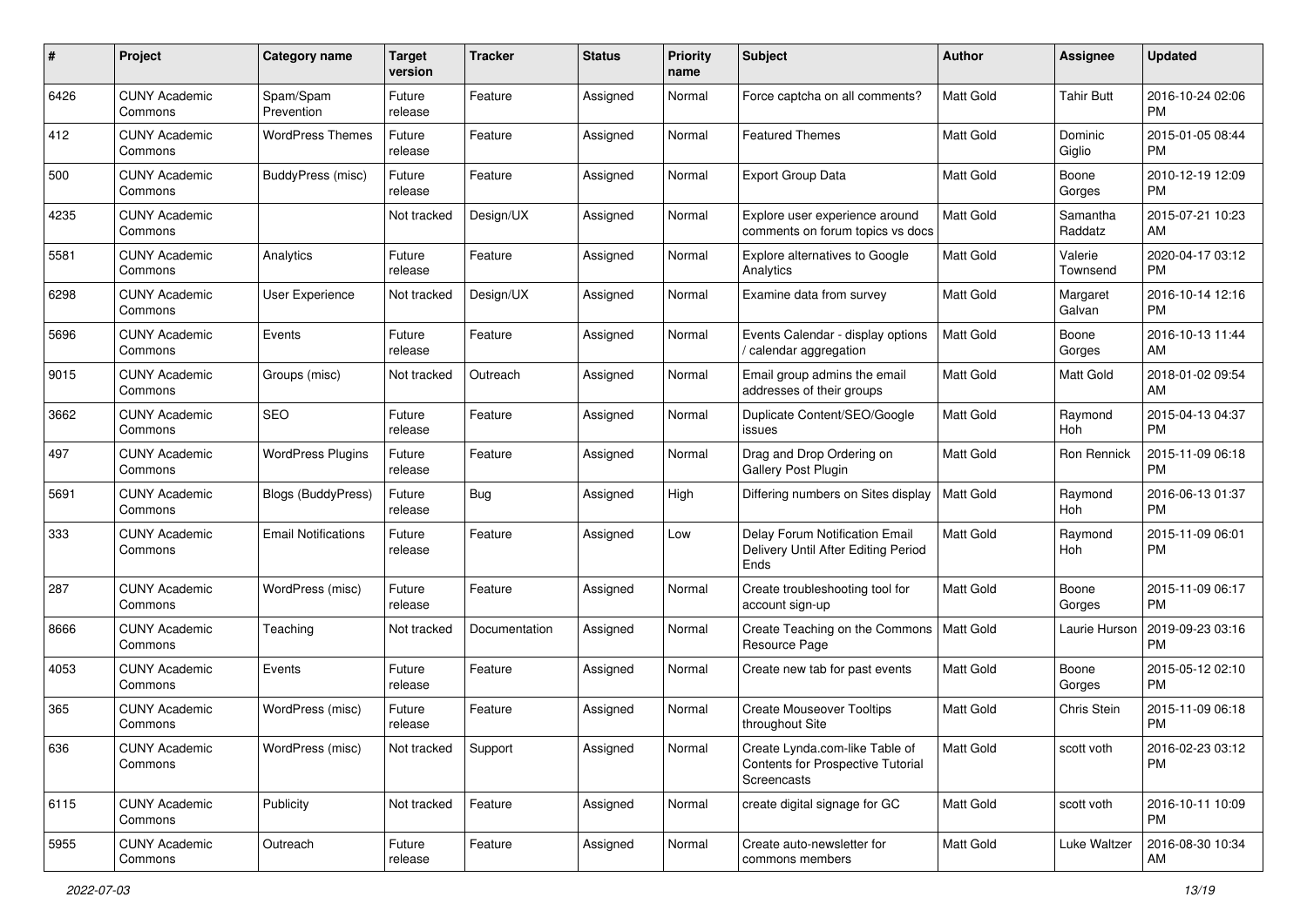| #     | Project                         | <b>Category name</b>     | <b>Target</b><br>version | <b>Tracker</b> | <b>Status</b> | <b>Priority</b><br>name | <b>Subject</b>                                                                        | Author           | <b>Assignee</b>     | <b>Updated</b>                |
|-------|---------------------------------|--------------------------|--------------------------|----------------|---------------|-------------------------|---------------------------------------------------------------------------------------|------------------|---------------------|-------------------------------|
| 3657  | <b>CUNY Academic</b><br>Commons | WordPress (misc)         | Not tracked              | Feature        | New           | Normal                  | Create alert for GC email<br>addresses                                                | <b>Matt Gold</b> | Matt Gold           | 2016-04-14 11:29<br>PM        |
| 3080  | <b>CUNY Academic</b><br>Commons | <b>Group Files</b>       | Future<br>release        | Feature        | Assigned      | Low                     | Create a system to keep track of<br>file changes                                      | <b>Matt Gold</b> | Boone<br>Gorges     | 2014-02-26 10:04<br><b>PM</b> |
| 8837  | <b>CUNY Academic</b><br>Commons |                          | Not tracked              | Feature        | Assigned      | Normal                  | Create a form to request info from<br>people requesting premium<br>themes and plugins | <b>Matt Gold</b> | Marilyn<br>Weber    | 2017-11-14 03:35<br><b>PM</b> |
| 4238  | <b>CUNY Academic</b><br>Commons | Events                   | Future<br>release        | Feature        | Assigned      | Normal                  | Copy Events to Other Groups?                                                          | <b>Matt Gold</b> | Boone<br>Gorges     | 2015-07-02 10:08<br>AM        |
| 13949 | <b>CUNY Academic</b><br>Commons |                          | Not tracked              | Bug            | New           | Normal                  | Continued debugging of runaway<br>MySQL connections                                   | <b>Matt Gold</b> | Boone<br>Gorges     | 2021-09-14 10:42<br>AM        |
| 599   | <b>CUNY Academic</b><br>Commons | BuddyPress (misc)        | Future<br>release        | Feature        | Assigned      | Normal                  | Consider adding rating plugins for<br><b>BuddyPress/BBPress</b>                       | <b>Matt Gold</b> | Boone<br>Gorges     | 2011-08-22 06:50<br><b>PM</b> |
| 8756  | <b>CUNY Academic</b><br>Commons | Group Blogs              | Future<br>release        | Feature        | Hold          | Normal                  | Connect multiple blogs to one<br>group?                                               | <b>Matt Gold</b> | Boone<br>Gorges     | 2017-09-30 10:42<br>AM        |
| 940   | <b>CUNY Academic</b><br>Commons | Redmine                  | Future<br>release        | Feature        | Assigned      | Low                     | Communication with users after<br>releases                                            | <b>Matt Gold</b> | Dominic<br>Giglio   | 2012-09-09 04:36<br><b>PM</b> |
| 4404  | <b>CUNY Academic</b><br>Commons | <b>Public Portfolio</b>  | Future<br>release        | Design/UX      | Assigned      | Normal                  | Change color of permissions info<br>on portfolio editing interface                    | <b>Matt Gold</b> | Samantha<br>Raddatz | 2015-08-11 05:28<br>PM        |
| 4980  | <b>CUNY Academic</b><br>Commons | Home Page                | Future<br>release        | Feature        | Assigned      | Normal                  | CAC Featured Content -- Adding<br>Randomization                                       | <b>Matt Gold</b> | Boone<br>Gorges     | 2016-12-12 03:01<br><b>PM</b> |
| 364   | <b>CUNY Academic</b><br>Commons | <b>WordPress Plugins</b> | Future<br>release        | Feature        | New           | Normal                  | <b>Bulletin Board</b>                                                                 | Matt Gold        |                     | 2015-01-05 08:50<br><b>PM</b> |
| 3042  | <b>CUNY Academic</b><br>Commons | Public Portfolio         | Future<br>release        | Feature        | Assigned      | Normal                  | Browsing member interests                                                             | <b>Matt Gold</b> | Boone<br>Gorges     | 2015-03-21 09:04<br>PM.       |
| 635   | <b>CUNY Academic</b><br>Commons | BuddyPress (misc)        | Future<br>release        | Feature        | Assigned      | Normal                  | Big Blue Button -<br>Videoconferencing in Groups and<br>Blogs                         | <b>Matt Gold</b> | Boone<br>Gorges     | 2011-03-14 03:24<br><b>PM</b> |
| 2523  | <b>CUNY Academic</b><br>Commons | <b>BuddyPress Docs</b>   | Future<br>release        | Feature        | Assigned      | Normal                  | Allow Users to Upload Images to<br><b>BP</b> Docs                                     | Matt Gold        | Boone<br>Gorges     | 2015-11-09 06:14<br><b>PM</b> |
| 3308  | <b>CUNY Academic</b><br>Commons | Group Invitations        | Future<br>release        | Feature        | Assigned      | Normal                  | Allow members to rescind group<br>invitations                                         | Matt Gold        | Boone<br>Gorges     | 2015-04-01 08:53<br><b>PM</b> |
| 3354  | <b>CUNY Academic</b><br>Commons | Group Files              | Future<br>release        | Feature        | Assigned      | Low                     | Allow Group Download of Multiple<br><b>Selected Files</b>                             | Matt Gold        | Chris Stein         | 2014-08-01 08:50<br>AM        |
| 5016  | <b>CUNY Academic</b><br>Commons | Events                   | Future<br>release        | Feature        | Assigned      | Low                     | Allow comments to be posted on<br>events                                              | Matt Gold        | Raymond<br>Hoh      | 2019-03-01 02:23<br><b>PM</b> |
| 554   | <b>CUNY Academic</b><br>Commons | <b>BuddyPress (misc)</b> | Future<br>release        | Feature        | Assigned      | Normal                  | Add Trackback notifications to<br>site-wide activity feed                             | Matt Gold        | Boone<br>Gorges     | 2015-11-09 06:19<br><b>PM</b> |
| 2223  | <b>CUNY Academic</b><br>Commons | <b>WordPress Plugins</b> | Future<br>release        | Feature        | Assigned      | Low                     | Add Participad to the CUNY<br>Academic Commons                                        | Matt Gold        | Boone<br>Gorges     | 2014-09-17 10:03<br>PM        |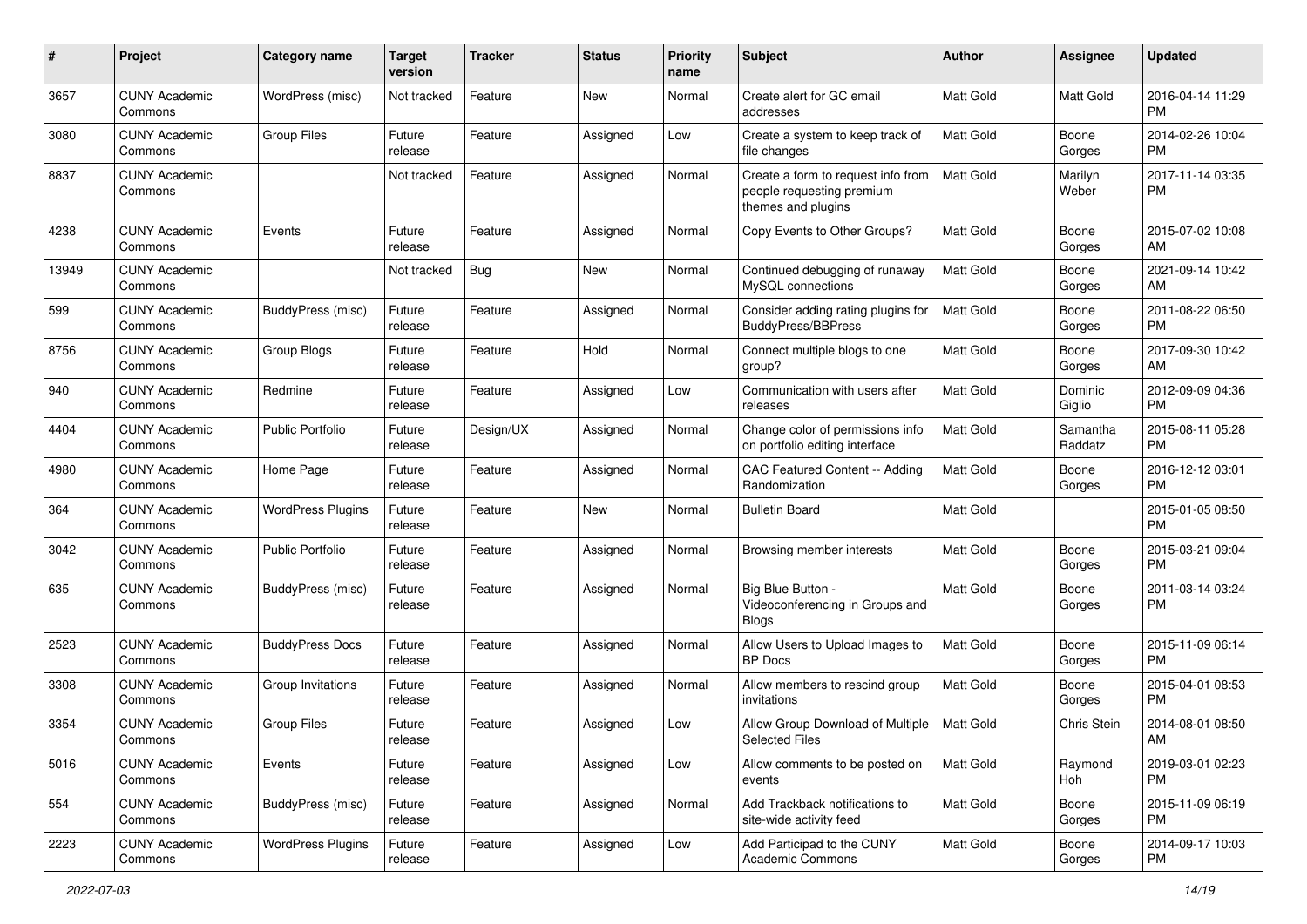| #     | Project                         | <b>Category name</b>    | <b>Target</b><br>version | <b>Tracker</b> | <b>Status</b>        | <b>Priority</b><br>name | Subject                                                                                                                                      | Author                 | <b>Assignee</b>     | <b>Updated</b>                |
|-------|---------------------------------|-------------------------|--------------------------|----------------|----------------------|-------------------------|----------------------------------------------------------------------------------------------------------------------------------------------|------------------------|---------------------|-------------------------------|
| 3220  | <b>CUNY Academic</b><br>Commons | Public Portfolio        | Future<br>release        | Feature        | Assigned             | Normal                  | Add indent/outdent option to<br>Formatting Buttons on Profile<br>Page                                                                        | <b>Matt Gold</b>       | Boone<br>Gorges     | 2014-05-21 10:39<br>PM.       |
| 16307 | <b>CUNY Academic</b><br>Commons |                         |                          | Bug            | New                  | Normal                  | Add brief messaging to<br>accept/decline group membership<br>requests                                                                        | Matt Gold              | Boone<br>Gorges     | 2022-06-27 06:13<br>PM.       |
| 6671  | <b>CUNY Academic</b><br>Commons | Reply By Email          | Not tracked              | <b>Bug</b>     | Assigned             | Normal                  | "Post too often" RBE error<br>message                                                                                                        | <b>Matt Gold</b>       | Raymond<br>Hoh      | 2016-11-11 09:55<br>AM        |
| 481   | <b>CUNY Academic</b><br>Commons | Groups (misc)           | Future<br>release        | Feature        | Assigned             | Normal                  | ability to archive inactive groups<br>and blogs                                                                                              | Michael Mandiberg      | Samantha<br>Raddatz | 2015-11-09 05:56<br><b>PM</b> |
| 9908  | <b>CUNY Academic</b><br>Commons |                         | Not tracked              | Feature        | <b>New</b>           | Normal                  | Is it possible to send email<br>updates to users (or an email<br>address not on the list) for only a<br>single page AFTER being<br>prompted? | <b>Michael Shields</b> | scott voth          | 2018-06-11 01:34<br><b>PM</b> |
| 3458  | <b>CUNY Academic</b><br>Commons | Groups (misc)           | Future<br>release        | Feature        | Assigned             | Normal                  | Filter Members of Group by<br>Campus                                                                                                         | Michael Smith          | Samantha<br>Raddatz | 2014-09-26 08:32<br><b>PM</b> |
| 2167  | <b>CUNY Academic</b><br>Commons | WordPress (misc)        | Future<br>release        | Bug            | Assigned             | Normal                  | <b>CAC-Livestream Plugin Issues</b>                                                                                                          | Michael Smith          | Dominic<br>Giglio   | 2015-01-02 03:06<br>PM.       |
| 3511  | <b>CUNY Academic</b><br>Commons | Publicity               | 1.7                      | Publicity      | Assigned             | Normal                  | Social media for 1.7                                                                                                                         | Micki Kaufman          | Sarah<br>Morgano    | 2014-10-14 03:32<br><b>PM</b> |
| 3506  | <b>CUNY Academic</b><br>Commons | Publicity               | 1.7                      | Publicity      | <b>New</b>           | Normal                  | Prepare 1.7 email messaging                                                                                                                  | Micki Kaufman          | Micki<br>Kaufman    | 2014-10-01 12:36<br><b>PM</b> |
| 3510  | <b>CUNY Academic</b><br>Commons | Publicity               | 1.7                      | Publicity      | Assigned             | Normal                  | Post on the News Blog re: 'My<br>Commons'                                                                                                    | Micki Kaufman          | Sarah<br>Morgano    | 2014-10-15 11:18<br>AM        |
| 2754  | <b>CUNY Academic</b><br>Commons | Design                  | Future<br>release        | Feature        | Assigned             | Normal                  | Determine strategy for CAC logo<br>handling in top header                                                                                    | Micki Kaufman          | Chris Stein         | 2015-01-05 08:53<br><b>PM</b> |
| 2753  | <b>CUNY Academic</b><br>Commons | <b>Public Portfolio</b> | Future<br>release        | Feature        | New                  | Normal                  | Create actual actual tagification in<br>academic interests and other<br>fields                                                               | Micki Kaufman          | Boone<br>Gorges     | 2015-01-05 08:52<br><b>PM</b> |
| 3509  | <b>CUNY Academic</b><br>Commons | Publicity               | 1.7                      | Publicity      | <b>New</b>           | Normal                  | Create 1.7 digital signage imagery                                                                                                           | Micki Kaufman          | Marilyn<br>Weber    | 2014-10-01 12:40<br><b>PM</b> |
| 3475  | <b>CUNY Academic</b><br>Commons | Events                  | Future<br>release        | Feature        | Assigned             | Normal                  | Request to add plugin to<br>streamline room<br>booking/appointment booking                                                                   | Naomi Barrettara       | Boone<br>Gorges     | 2014-12-01 05:14<br><b>PM</b> |
| 9346  | <b>CUNY Academic</b><br>Commons | WordPress (misc)        | Not tracked              | Bug            | New                  | Normal                  | Clone cetls.bmcc.cuny.edu for<br>development                                                                                                 | Owen Roberts           | Raymond<br>Hoh      | 2018-03-06 05:35<br><b>PM</b> |
| 6665  | <b>CUNY Academic</b><br>Commons |                         | Not tracked              | Publicity      | New                  | Normal                  | Dead Link in 1.10 announcement<br>post                                                                                                       | Paige Dupont           | Stephen Real        | 2016-12-01 03:11<br>PM.       |
| 14483 | <b>CUNY Academic</b><br>Commons | WordPress - Media       | Not tracked              | <b>Bug</b>     | Reporter<br>Feedback | Normal                  | Wordpress PDF Embed Stopped<br>Working after JITP Media Clone                                                                                | Patrick DeDauw         | Boone<br>Gorges     | 2021-05-20 01:51<br>PM        |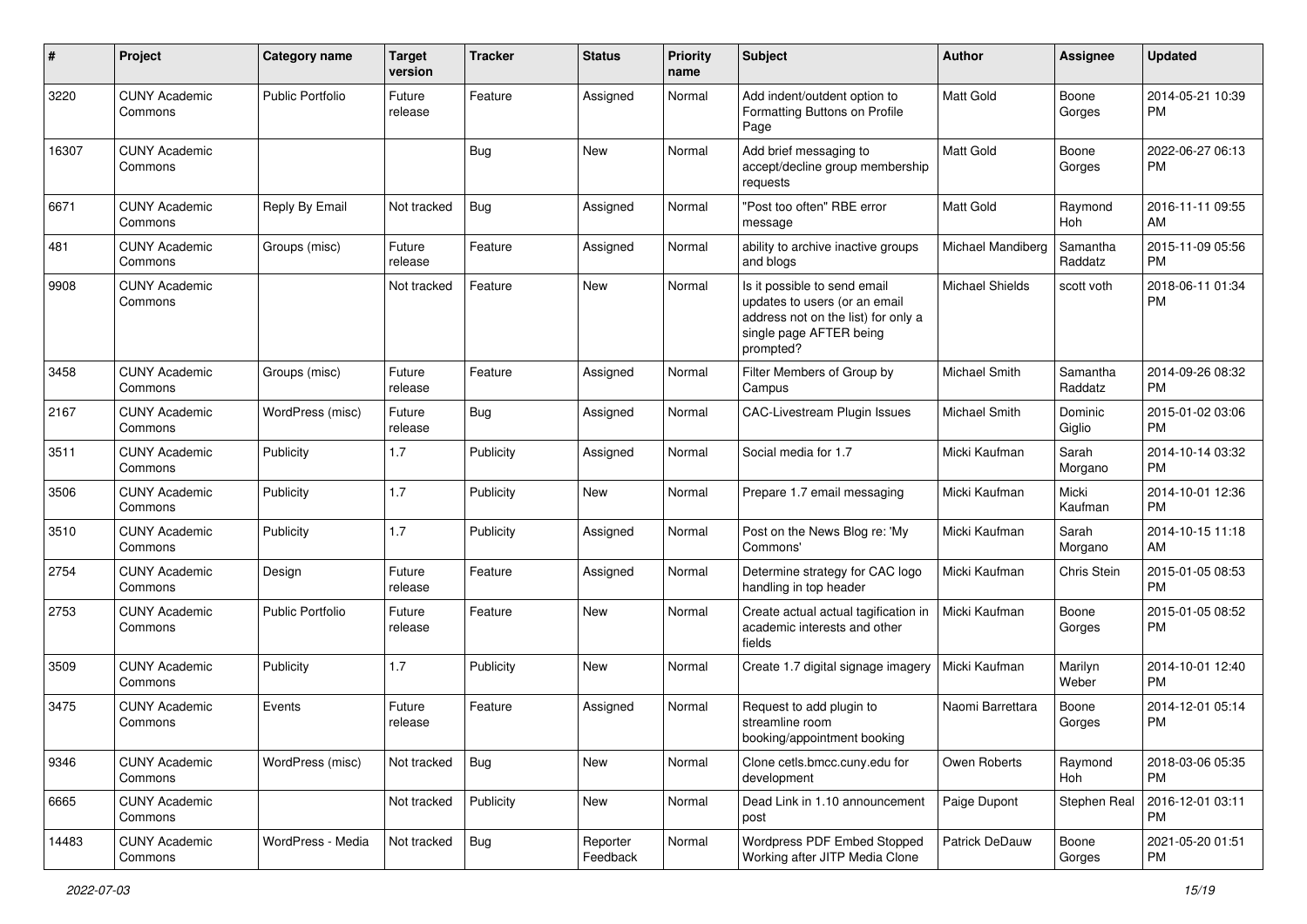| #     | <b>Project</b>                  | <b>Category name</b>     | <b>Target</b><br>version | <b>Tracker</b> | <b>Status</b>        | <b>Priority</b><br>name | <b>Subject</b>                                                                                  | <b>Author</b>           | Assignee            | <b>Updated</b>                |
|-------|---------------------------------|--------------------------|--------------------------|----------------|----------------------|-------------------------|-------------------------------------------------------------------------------------------------|-------------------------|---------------------|-------------------------------|
| 11449 | <b>CUNY Academic</b><br>Commons | WordPress - Media        | Not tracked              | Support        | Reporter<br>Feedback | Normal                  | Cloning Media Library for JITP<br>from Staging to Production Site                               | Patrick DeDauw          | Boone<br>Gorges     | 2019-05-13 12:00<br><b>PM</b> |
| 8675  | <b>CUNY Academic</b><br>Commons | <b>User Onboarding</b>   | Future<br>release        | Bug            | Reporter<br>Feedback | Low                     | Add new User search screen calls<br>for the input of email address but<br>doesn't work with one | Paul Hebert             | Boone<br>Gorges     | 2017-10-11 11:17<br>AM        |
| 15242 | <b>CUNY Academic</b><br>Commons | Performance              | Not tracked              | Bug            | Reporter<br>Feedback | Normal                  | Slugist site                                                                                    | Raffi<br>Khatchadourian | Boone<br>Gorges     | 2022-02-07 11:14<br>AM        |
| 11077 | <b>CUNY Academic</b><br>Commons | Events                   | Not tracked              | Feature        | Reporter<br>Feedback | Normal                  | Show event category description<br>in event list view                                           | Raffi<br>Khatchadourian |                     | 2019-02-12 10:38<br><b>PM</b> |
| 9420  | <b>CUNY Academic</b><br>Commons | cuny.is                  | Not tracked              | Feature        | New                  | Normal                  | Request for http://cuny.is/streams                                                              | Raffi<br>Khatchadourian | Marilyn<br>Weber    | 2018-04-02 10:08<br>AM        |
| 16314 | <b>CUNY Academic</b><br>Commons | <b>WordPress Plugins</b> |                          | Feature        | <b>New</b>           | Normal                  | Install Multicollab plug-in?                                                                    | Raffi<br>Khatchadourian |                     | 2022-06-29 03:44<br><b>PM</b> |
| 14792 | <b>CUNY Academic</b><br>Commons |                          |                          | <b>Bug</b>     | <b>New</b>           | Normal                  | Inconsistent email notifications<br>from gravity forms                                          | Raffi<br>Khatchadourian |                     | 2021-10-04 01:50<br><b>PM</b> |
| 8498  | <b>CUNY Academic</b><br>Commons | <b>WordPress Plugins</b> | Future<br>release        | Feature        | <b>New</b>           | Low                     | <b>Gravity Forms Email Users</b>                                                                | Raffi<br>Khatchadourian | Matt Gold           | 2017-10-13 12:58<br><b>PM</b> |
| 5183  | <b>CUNY Academic</b><br>Commons | Social Paper             | Future<br>release        | Design/UX      | <b>New</b>           | Normal                  | Creating a new paper when<br>viewing an existing paper                                          | Raffi<br>Khatchadourian | Samantha<br>Raddatz | 2016-02-02 12:09<br><b>PM</b> |
| 15516 | <b>CUNY Academic</b><br>Commons | <b>WordPress Plugins</b> |                          | Bug            | Reporter<br>Feedback | Normal                  | Can't publish or save draft of post<br>on wordpress.com                                         | Raffi<br>Khatchadourian | Raymond<br>Hoh      | 2022-03-02 05:52<br><b>PM</b> |
| 16294 | <b>CUNY Academic</b><br>Commons |                          |                          | Bug            | New                  | Urgent                  | CAC is down                                                                                     | Raffi<br>Khatchadourian |                     | 2022-06-27 02:00<br><b>PM</b> |
| 16290 | <b>CUNY Academic</b><br>Commons |                          |                          | Feature        | Reporter<br>Feedback | Normal                  | Add Table Of Contents Block<br>plug-in                                                          | Raffi<br>Khatchadourian |                     | 2022-06-24 10:26<br>AM        |
| 5182  | <b>CUNY Academic</b><br>Commons | Social Paper             | Future<br>release        | Design/UX      | <b>New</b>           | Normal                  | "Publishing" a private paper on<br>social paper?                                                | Raffi<br>Khatchadourian | Boone<br>Gorges     | 2016-10-13 04:12<br><b>PM</b> |
| 3691  | <b>CUNY Academic</b><br>Commons | <b>WordPress Plugins</b> | Future<br>release        | Bug            | New                  | Normal                  | <b>WPMU Domain Mapping</b><br>Debugging on cdev                                                 | Raymond Hoh             | Matt Gold           | 2014-12-12 09:04<br>AM        |
| 16177 | <b>CUNY Academic</b><br>Commons | Reply By Email           |                          | <b>Bug</b>     | <b>New</b>           | Normal                  | Switch to Inbound mode for RBE                                                                  | Raymond Hoh             | Raymond<br>Hoh      | 2022-05-30 04:32<br><b>PM</b> |
| 14908 | <b>CUNY Academic</b><br>Commons | Performance              |                          | Bug            | <b>New</b>           | Normal                  | Stale object cache on cdev                                                                      | Raymond Hoh             | Boone<br>Gorges     | 2021-12-07 09:45<br>AM        |
| 16319 | <b>CUNY Academic</b><br>Commons | <b>WordPress Plugins</b> | 2.0.3                    | Bug            | New                  | Normal                  | Request for Events Calendar Pro<br>5.14.2 update                                                | Raymond Hoh             | Raymond<br>Hoh      | 2022-07-01 04:16<br><b>PM</b> |
| 16255 | <b>CUNY Academic</b><br>Commons | WordPress (misc)         |                          | <b>Bug</b>     | New                  | Normal                  | Need to define 'MULTISITE'<br>constant in wp-config.php                                         | Raymond Hoh             |                     | 2022-06-19 09:31<br>AM        |
| 14496 | <b>CUNY Academic</b><br>Commons | Domain Mapping           | Future<br>release        | Bug            | <b>New</b>           | Normal                  | Mapped domain SSO uses<br>third-party cookies                                                   | Raymond Hoh             | Raymond<br>Hoh      | 2021-05-24 04:03<br><b>PM</b> |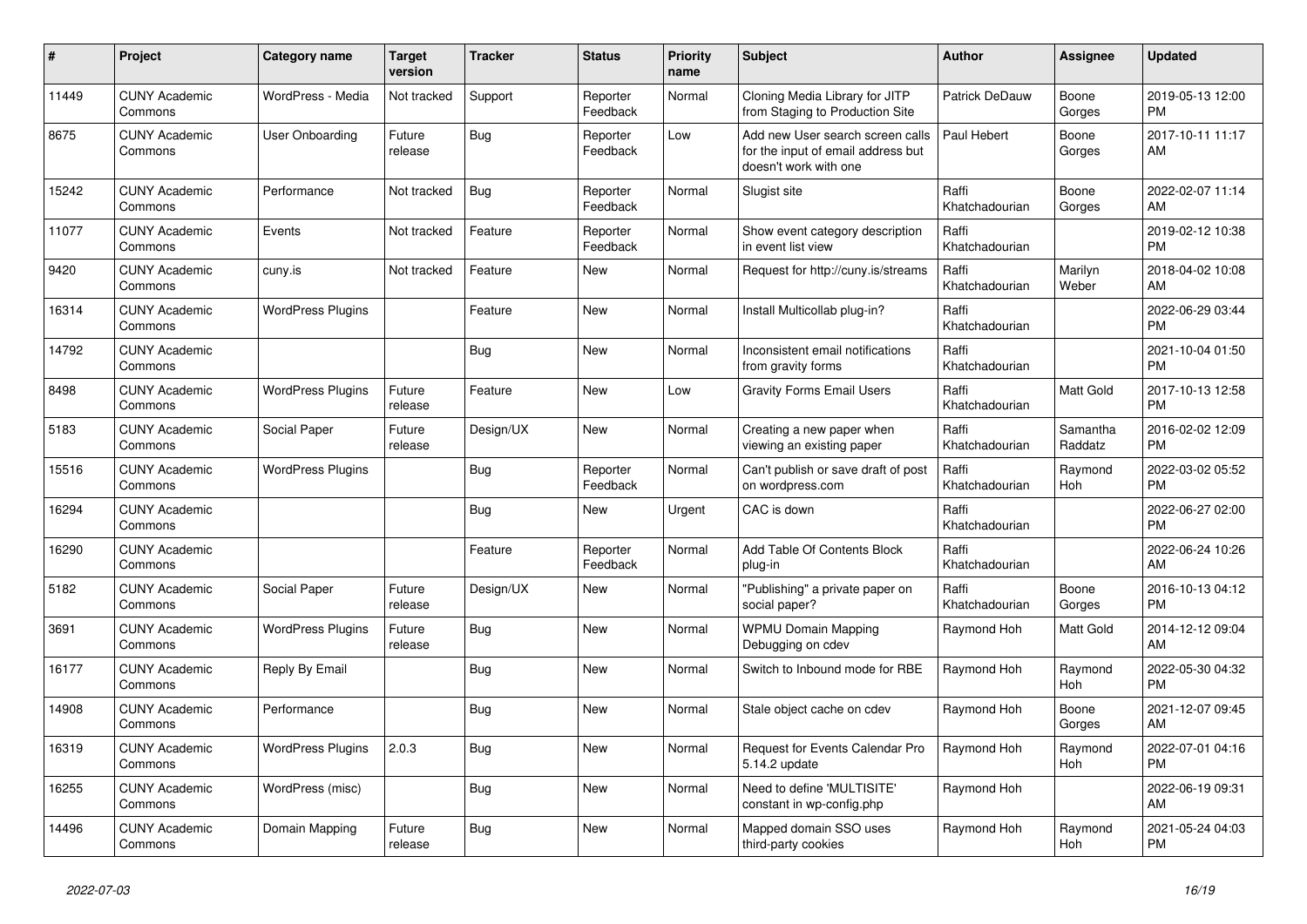| #     | <b>Project</b>                  | Category name            | Target<br>version | <b>Tracker</b> | <b>Status</b>        | <b>Priority</b><br>name | <b>Subject</b>                                                  | <b>Author</b>    | Assignee            | <b>Updated</b>                |
|-------|---------------------------------|--------------------------|-------------------|----------------|----------------------|-------------------------|-----------------------------------------------------------------|------------------|---------------------|-------------------------------|
| 11243 | <b>CUNY Academic</b><br>Commons | BuddyPress (misc)        | Future<br>release | <b>Bug</b>     | <b>New</b>           | Normal                  | Audit bp-custom.php                                             | Raymond Hoh      | Raymond<br>Hoh      | 2022-04-26 11:59<br>AM        |
| 3939  | <b>CUNY Academic</b><br>Commons | <b>WordPress Plugins</b> | Future<br>release | Bug            | Hold                 | Normal                  | Activity stream support for<br>Co-Authors Plus plugin           | Raymond Hoh      | Raymond<br>Hoh      | 2015-11-09 06:13<br><b>PM</b> |
| 14983 | <b>CUNY Academic</b><br>Commons | WordPress (misc)         | Not tracked       | Support        | Reporter<br>Feedback | Normal                  | "Read More" tag not working                                     | Rebecca Krisel   | Raymond<br>Hoh      | 2021-11-23 01:17<br><b>PM</b> |
| 58    | <b>CUNY Academic</b><br>Commons | BuddyPress (misc)        | Future<br>release | Feature        | Assigned             | Low                     | Make member search sortable by<br>last name                     | Roberta Brody    | Boone<br>Gorges     | 2010-08-26 02:38<br><b>PM</b> |
| 5298  | <b>CUNY Academic</b><br>Commons |                          | Not tracked       | Publicity      | <b>New</b>           | Normal                  | Survey Pop-Up Text                                              | Samantha Raddatz | Samantha<br>Raddatz | 2016-03-22 12:27<br><b>PM</b> |
| 4622  | <b>CUNY Academic</b><br>Commons | <b>Public Portfolio</b>  | Future<br>release | Design/UX      | <b>New</b>           | Normal                  | <b>Profile Visibility Settings</b>                              | Samantha Raddatz | Samantha<br>Raddatz | 2015-09-21 12:18<br><b>PM</b> |
| 4592  | <b>CUNY Academic</b><br>Commons | Events                   | Future<br>release | Design/UX      | New                  | Normal                  | Event Creation - Venue Dropdown<br>Slow                         | Samantha Raddatz | Boone<br>Gorges     | 2015-09-14 04:56<br><b>PM</b> |
| 4253  | <b>CUNY Academic</b><br>Commons | <b>Public Portfolio</b>  | Future<br>release | Design/UX      | <b>New</b>           | Normal                  | Encourage users to add portfolio<br>content                     | Samantha Raddatz | Samantha<br>Raddatz | 2015-07-07 11:32<br>AM        |
| 4226  | <b>CUNY Academic</b><br>Commons | <b>BuddyPress Docs</b>   | Future<br>release | Design/UX      | <b>New</b>           | Normal                  | Add option to connect a Doc with<br>a Group                     | Samantha Raddatz | Samantha<br>Raddatz | 2015-09-09 04:08<br><b>PM</b> |
| 4225  | <b>CUNY Academic</b><br>Commons | <b>DiRT</b> Integration  | Future<br>release | Design/UX      | <b>New</b>           | Normal                  | Add information to DIRT page (in<br>Create a Group)             | Samantha Raddatz | Matt Gold           | 2015-06-26 03:14<br><b>PM</b> |
| 4222  | <b>CUNY Academic</b><br>Commons | <b>User Experience</b>   | Future<br>release | Design/UX      | New                  | Normal                  | Add information to 'Delete<br>Account' page                     | Samantha Raddatz | scott voth          | 2015-06-26 11:35<br>AM        |
| 4221  | <b>CUNY Academic</b><br>Commons | Group Forums             | Future<br>release | Design/UX      | Assigned             | Normal                  | Add 'Number of Posts' display<br>option to Forum page           | Samantha Raddatz | Samantha<br>Raddatz | 2015-06-26 02:21<br><b>PM</b> |
| 5826  | <b>CUNY Academic</b><br>Commons | <b>WordPress Plugins</b> | Future<br>release | Support        | Reporter<br>Feedback | Normal                  | <b>Remove Subscription Options</b><br>plugin from directory     | Sarah Morgano    | Sarah<br>Morgano    | 2016-10-21 04:14<br><b>PM</b> |
| 1888  | <b>CUNY Academic</b><br>Commons | Home Page                | Future<br>release | Feature        | Assigned             | Normal                  | Refactor BP MPO Activity Filter to<br>support proper pagination | Sarah Morgano    | Boone<br>Gorges     | 2014-05-01 07:11<br>PM.       |
| 585   | <b>CUNY Academic</b><br>Commons | Group Forums             | Future<br>release | Feature        | Assigned             | Normal                  | Merge Forum Topics                                              | Sarah Morgano    | Boone<br>Gorges     | 2011-07-06 04:11<br><b>PM</b> |
| 12392 | <b>CUNY Academic</b><br>Commons | Help/Codex               | Not tracked       | Documentation  | <b>New</b>           | Normal                  | <b>Updates to Common Commons</b><br>Questions on Help Page      | scott voth       | Margaret<br>Galvan  | 2020-02-11 10:53<br><b>AM</b> |
| 519   | <b>CUNY Academic</b><br>Commons | <b>BuddyPress Docs</b>   | Future<br>release | Feature        | Assigned             | Low                     | TOC for individual docs - for new<br>BP "wiki-like" plugin      | scott voth       | Boone<br>Gorges     | 2015-11-09 05:54<br><b>PM</b> |
| 9515  | <b>CUNY Academic</b><br>Commons | <b>WordPress Plugins</b> | Not tracked       | Bug            | Reporter<br>Feedback | Normal                  | Text to Speech plugin - "More<br>Slowly" checkbox not working   | scott voth       | Boone<br>Gorges     | 2018-06-13 02:26<br><b>PM</b> |
| 15767 | <b>CUNY Academic</b><br>Commons | WordPress (misc)         |                   | Support        | <b>New</b>           | Normal                  | Site loading slowly                                             | scott voth       | Boone<br>Gorges     | 2022-04-04 08:56<br>PM        |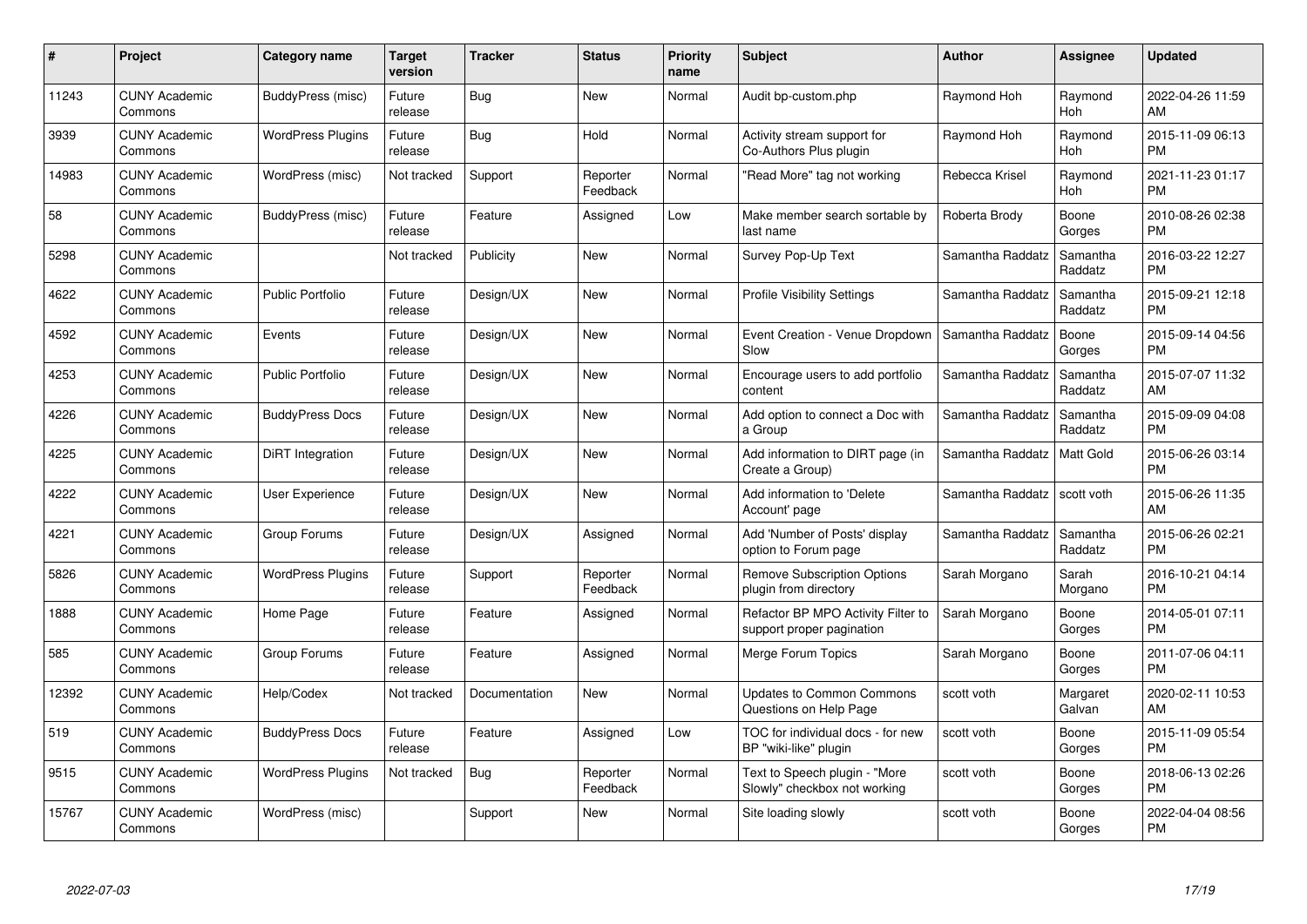| #     | Project                         | <b>Category name</b>     | <b>Target</b><br>version | <b>Tracker</b> | <b>Status</b>        | Priority<br>name | <b>Subject</b>                                                                       | <b>Author</b> | <b>Assignee</b>    | <b>Updated</b>                |
|-------|---------------------------------|--------------------------|--------------------------|----------------|----------------------|------------------|--------------------------------------------------------------------------------------|---------------|--------------------|-------------------------------|
| 12247 | <b>CUNY Academic</b><br>Commons | Publicity                | Not tracked              | Support        | <b>New</b>           | Normal           | <b>Screenshot of First Commons</b><br>Homepage                                       | scott voth    | scott voth         | 2020-01-14 12:08<br><b>PM</b> |
| 16245 | <b>CUNY Academic</b><br>Commons | WordPress (misc)         |                          | <b>Bug</b>     | Reporter<br>Feedback | Normal           | Save Button missing on<br>WordPress Profile page                                     | scott voth    | Raymond<br>Hoh     | 2022-06-16 03:09<br><b>PM</b> |
| 11496 | <b>CUNY Academic</b><br>Commons | <b>Public Portfolio</b>  | 1.15.2                   | Support        | New                  | Normal           | Replace Twitter Icon on Member<br>Portfolio page                                     | scott voth    | Boone<br>Gorges    | 2019-06-06 01:03<br><b>PM</b> |
| 11788 | <b>CUNY Academic</b><br>Commons | <b>WordPress Plugins</b> | Future<br>release        | Support        | Reporter<br>Feedback | Normal           | Plugin Request - Browse Aloud                                                        | scott voth    |                    | 2019-09-24 08:42<br>AM        |
| 10354 | <b>CUNY Academic</b><br>Commons | Public Portfolio         | Future<br>release        | Feature        | New                  | Normal           | Opt out of Having a Profile Page                                                     | scott voth    | Chris Stein        | 2020-05-12 10:43<br>AM        |
| 4535  | <b>CUNY Academic</b><br>Commons | My Commons               | Future<br>release        | Bug            | New                  | Low              | My Commons filter issue                                                              | scott voth    | Raymond<br>Hoh     | 2015-09-01 11:17<br>AM        |
| 10839 | <b>CUNY Academic</b><br>Commons | About page               | Not tracked              | Support        | New                  | Normal           | <b>Mission Statement Needs</b><br>Revision                                           | scott voth    | Matt Gold          | 2018-12-26 10:58<br>AM        |
| 11531 | <b>CUNY Academic</b><br>Commons | Events                   | Future<br>release        | Feature        | <b>New</b>           | Normal           | Main Events calendar should<br>include non-public events that<br>user has access to  | scott voth    | Boone<br>Gorges    | 2019-06-11 10:00<br>AM        |
| 4438  | <b>CUNY Academic</b><br>Commons | Events                   | Future<br>release        | Bug            | Assigned             | Normal           | Events Calendar - Export<br><b>Recurring Events</b>                                  | scott voth    | Daniel Jones       | 2016-05-23 04:25<br><b>PM</b> |
| 11860 | <b>CUNY Academic</b><br>Commons | Registration             | Future<br>release        | Feature        | New                  | Normal           | <b>Ensure Students Are Aware They</b><br>Can Use Aliases At Registration             | scott voth    |                    | 2019-09-24 08:46<br>AM        |
| 11493 | <b>CUNY Academic</b><br>Commons | Domain Mapping           | Not tracked              | Support        | Reporter<br>Feedback | Normal           | Domain Mapping Request - Talia<br>Schaffer                                           | scott voth    | Matt Gold          | 2019-08-06 08:39<br>AM        |
| 11386 | <b>CUNY Academic</b><br>Commons | WordPress - Media        | Not tracked              | Support        | Reporter<br>Feedback | Normal           | disappearing images                                                                  | scott voth    | Boone<br>Gorges    | 2019-05-14 10:32<br>AM        |
| 13946 | <b>CUNY Academic</b><br>Commons | <b>WordPress Plugins</b> | 2.1.0                    | Support        | Assigned             | Normal           | Custom Embed handler For<br>OneDrive files                                           | scott voth    | Raymond<br>Hoh     | 2022-05-26 10:46<br>AM        |
| 14394 | <b>CUNY Academic</b><br>Commons |                          | Not tracked              | Feature        | New                  | Normal           | Commons News Site - redesign                                                         | scott voth    | scott voth         | 2021-09-14 10:46<br>AM        |
| 12573 | <b>CUNY Academic</b><br>Commons | <b>WordPress Plugins</b> | Future<br>release        | Bug            | New                  | Normal           | <b>CommentPress Core Issues</b>                                                      | scott voth    |                    | 2020-03-24 04:32<br><b>PM</b> |
| 10982 | <b>CUNY Academic</b><br>Commons | Domain Mapping           | Not tracked              | Support        | Reporter<br>Feedback | Normal           | <b>CNAME</b> question                                                                | scott voth    |                    | 2019-01-22 04:29<br><b>PM</b> |
| 14994 | <b>CUNY Academic</b><br>Commons | cdev.gc.cuny.edu         | Not tracked              | Support        | In Progress          | Normal           | Clear Cache on CDEV                                                                  | scott voth    | Raymond<br>Hoh     | 2021-12-07 03:51<br>PM        |
| 14113 | <b>CUNY Academic</b><br>Commons | WordPress (misc)         | Future<br>release        | <b>Bug</b>     | Hold                 | Normal           | Block Editor Not Working on this<br>page - Json error                                | scott voth    | Boone<br>Gorges    | 2021-03-05 11:01<br>AM        |
| 11393 | <b>CUNY Academic</b><br>Commons |                          | Not tracked              | Publicity      | New                  | Normal           | After 1.15 release, ceate a hero<br>slide and post about adding a site<br>to a group | scott voth    | Patrick<br>Sweeney | 2019-05-14 10:32<br>AM        |